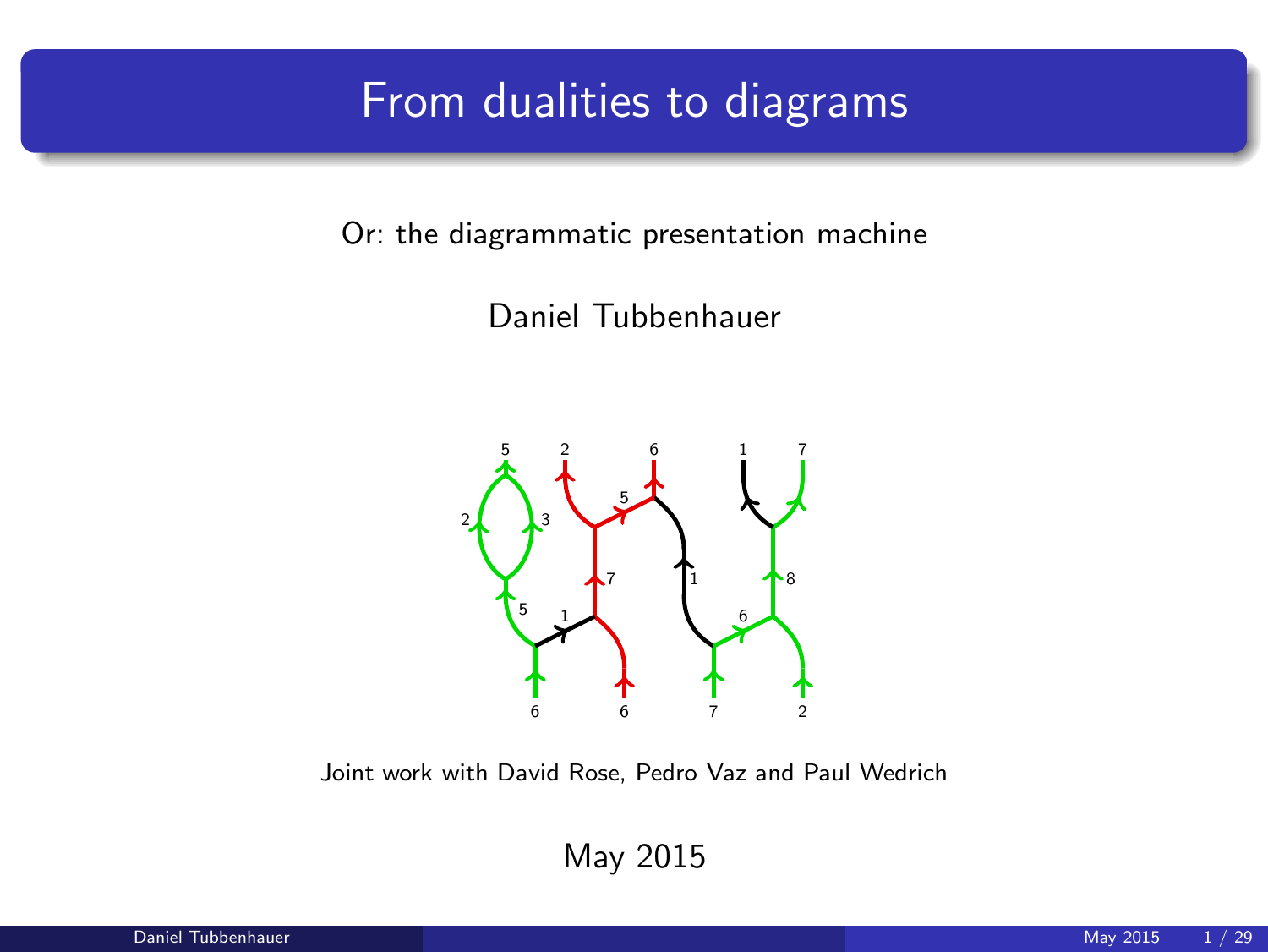#### 1 Exterior  $\mathfrak{gl}_N$ [-web categories](#page-2-0)

- [Graphical calculus via Temperley-Lieb diagrams](#page-2-0)
- $\bullet$  [Its cousins: the](#page-6-0) N-webs
- [Proof? Skew quantum Howe duality!](#page-9-0)

#### 2 Symmetric  $\mathfrak{gl}_2$ [-web categories](#page-12-0)

- [More cousins: the green 2-webs](#page-12-0)
- [Proof? Symmetric quantum Howe duality!](#page-15-0)

#### 3 [Exterior-symmetric](#page-18-0)  $\mathfrak{gl}_N$ -web categories

- [Even more cousins: the green-red](#page-18-0) N-webs
- [Proof? Super quantum Howe duality!](#page-21-0)
- [Super-Super duality and even more cousins](#page-24-0)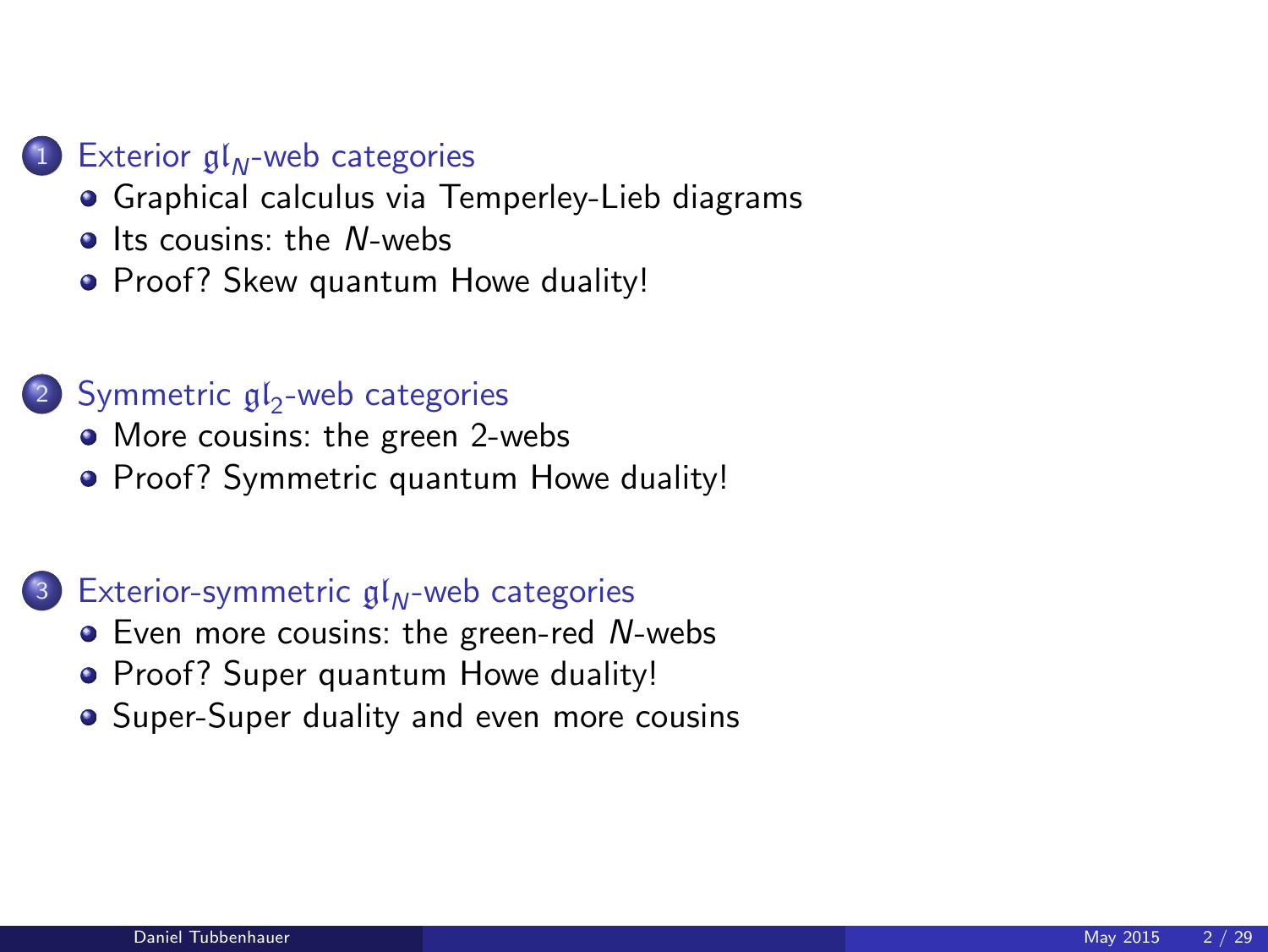#### Definition(Rumer-Teller-Weyl 1932)

The 2-*web space*  $\mathrm{Hom}_{2\textbf{-Web}_\mathbb{g}}(b,t)$  is the free  $\mathbb{C}_q = \mathbb{C}(q)$ -vector space generated by non-intersecting arc diagrams with  $b, t$  bottom/top boundary points modulo:

• The circle removal:

$$
{}^{1}\bigodot = -q - q^{-1} = -[2]
$$

• The *isotopy relations*:

$$
\text{diag} \left\{ \text{diag} \right\} = \text{diag} \left\{ \text{diag} \right\}
$$

<span id="page-2-0"></span>1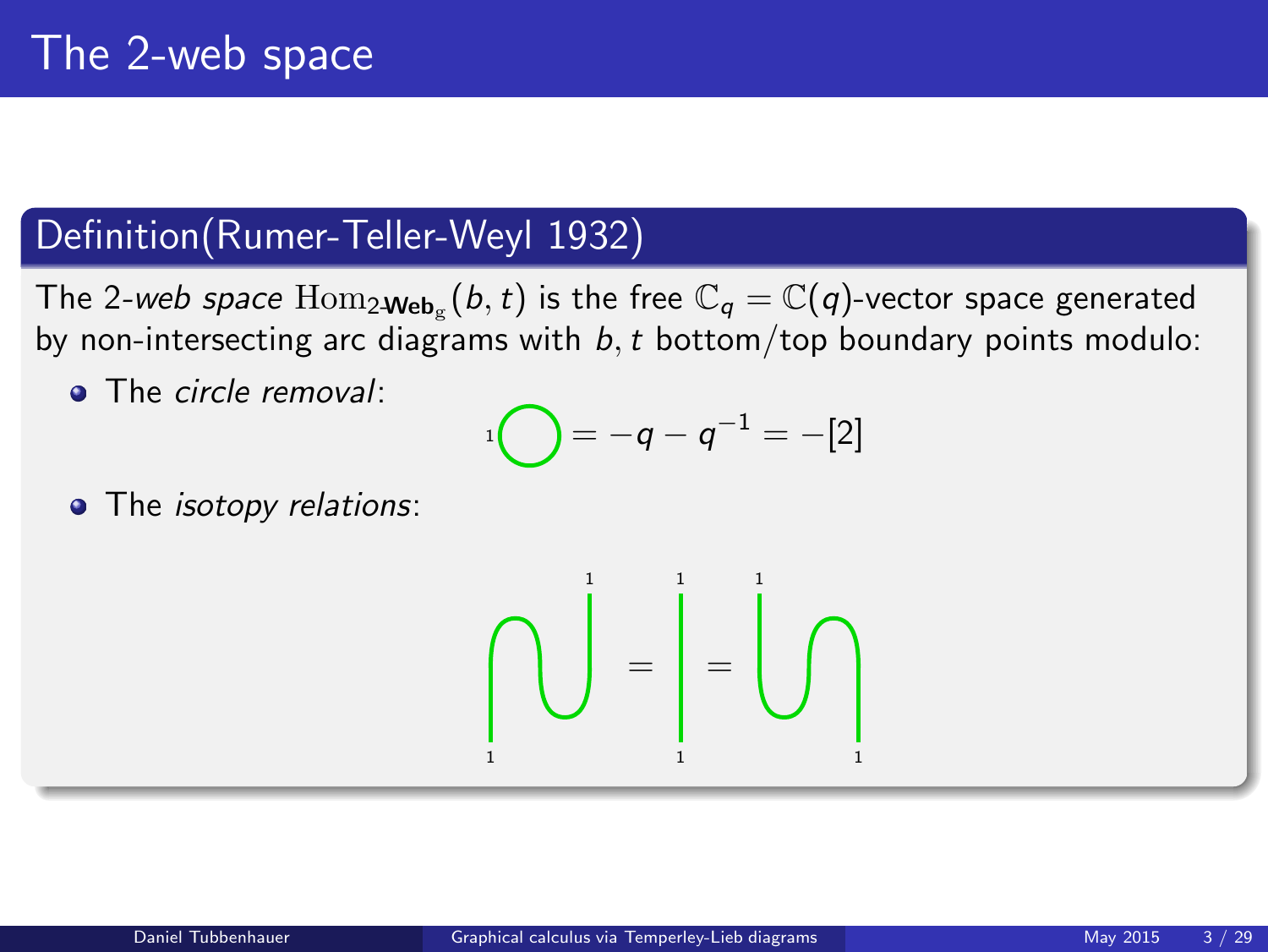# The 2-web category

### Definition(Kuperberg 1995)

The 2-web category 2-Web<sub>g</sub> is the (braided) monoidal,  $\mathbb{C}_q$ -linear category with:

- Objects are vectors  $\vec{k} = (1, \ldots, 1)$  and morphisms are  $\text{Hom}_{2\textbf{-Web}_g}(\vec{k}, \vec{l}).$
- Composition ○:

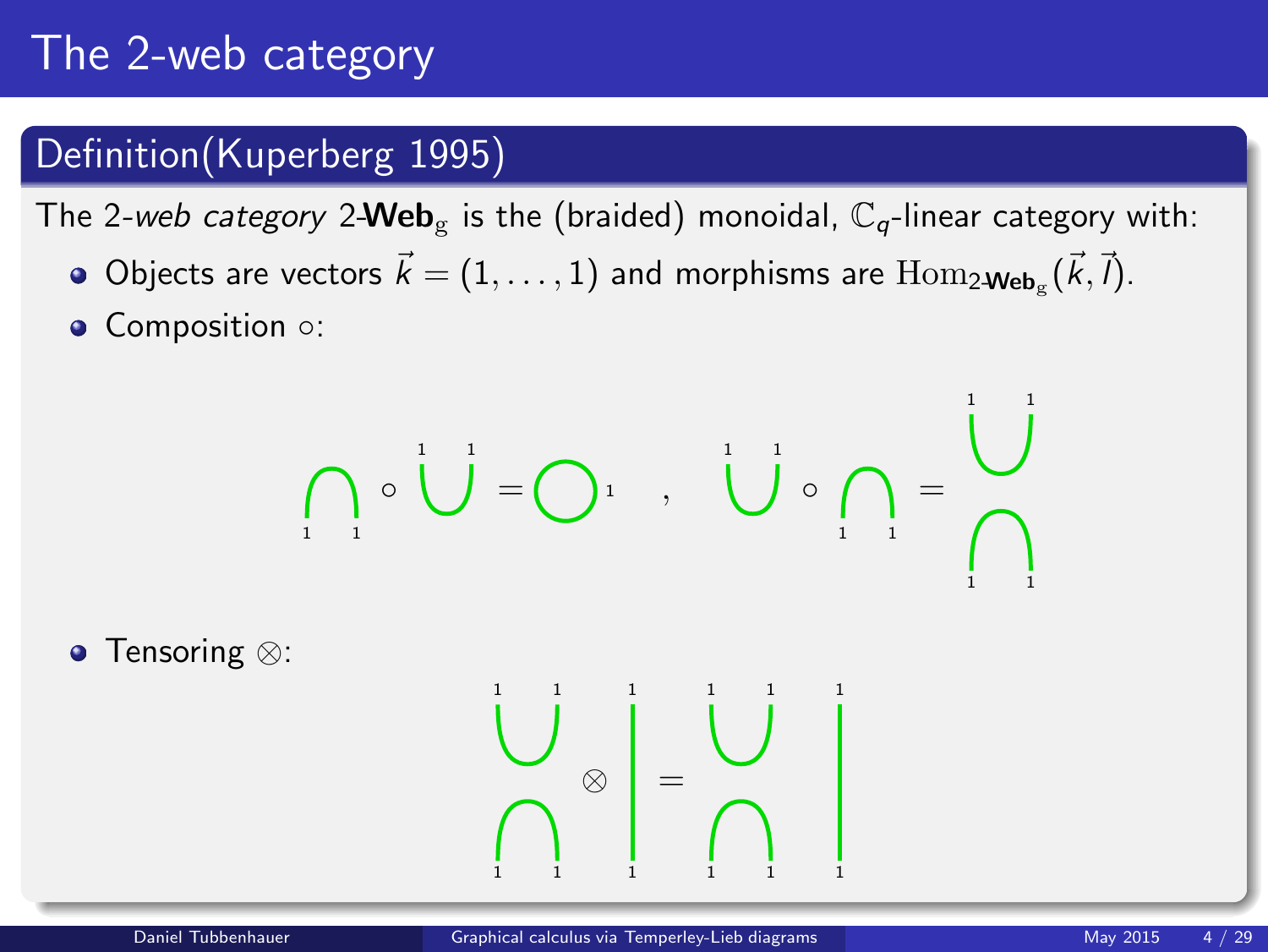Recall that  $\mathfrak{gl}_2$  is generated by

$$
\mathcal{E} = \begin{pmatrix} 0 & 1 \\ 0 & 0 \end{pmatrix} \quad , \quad \mathcal{F} = \begin{pmatrix} 0 & 0 \\ 1 & 0 \end{pmatrix} \quad , \quad \mathcal{H}_1 = \begin{pmatrix} 1 & 0 \\ 0 & 0 \end{pmatrix} \quad , \quad \mathcal{H}_2 = \begin{pmatrix} 0 & 0 \\ 0 & 1 \end{pmatrix} \quad ,
$$

The elements of  $\mathbf{U}(\mathfrak{gl}_2)$  are polynomials in  $E, F, H_1, H_2, H = H_1 - H_2$  modulo

$$
EF - FE = H, HE = EH + 2E, HF = FH + 2F.
$$

The elements of  $\mathbf{U}_q(\mathfrak{gl}_2)$  are polynomials in  $E, F, L_{1,2}^{\pm 1}, K = L_1 L_2^{-1}$  modulo

$$
EF - FE = \frac{K - K^{-1}}{q - q^{-1}}, \ KE = q^2 EK, \ KF = q^{-2} FK.
$$

Roughly:  $K = q^H$  and  $\lim_{q \to 1} \mathbf{U}_q(\mathfrak{gl}_2) = \mathbf{U}(\mathfrak{gl}_2)$ .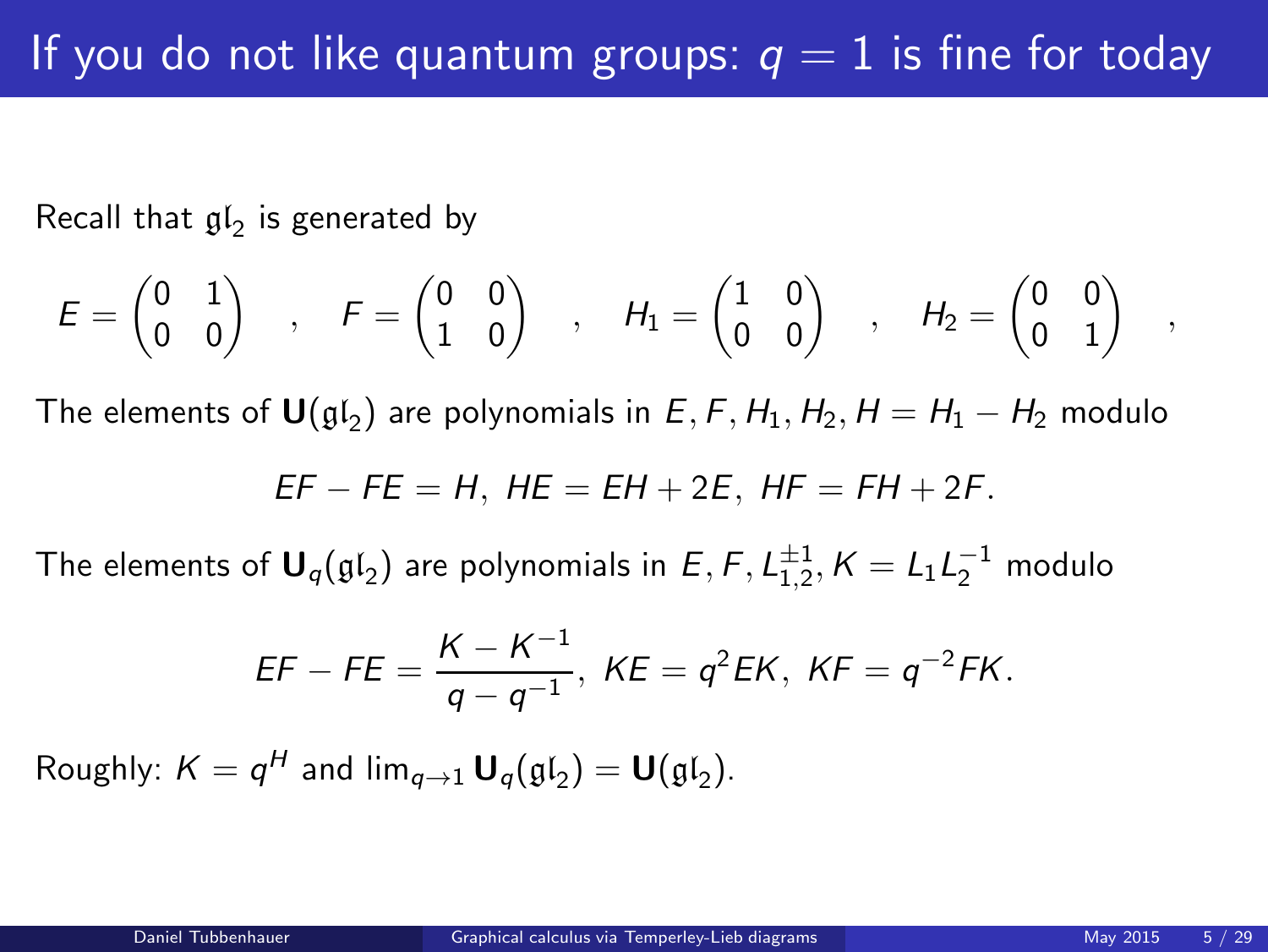# Diagrams for intertwiners

Observe that there are (up to scalars) unique  ${\bf U}_q(\mathfrak{gl}_2)$ -intertwiners

$$
\text{cap}: \mathbb{C}_q^2 \otimes \mathbb{C}_q^2 \to \mathbb{C}_q \quad \text{and} \quad \text{cup}: \mathbb{C}_q \to \mathbb{C}_q^2 \otimes \mathbb{C}_q^2,
$$

projecting  $\mathbb{C}_q^2\otimes\mathbb{C}_q^2$  onto  $\mathbb{C}_q$  respectively embedding  $\mathbb{C}_q$  into  $\mathbb{C}_q^2\otimes\mathbb{C}_q^2$ .

Let  $\mathfrak{gl}_2\text{-}\mathsf{Mod}_e$  be the (braided) monoidal,  $\mathbb{C}_q$ -linear category whose objects are tensor generated by  $\mathbb{C}^2_q.$  Define a functor Γ $:2$ -Web $_{\rm g}$   $\rightarrow$   $\mathfrak{gl}_2\text{-}\mathsf{Mod}_{e}$ :

- On objects:  $\vec{k}=(1,\ldots,1)$  is send to  $(\mathbb{C}_q^2)^{\otimes k}=\mathbb{C}_q^2\otimes\cdots\otimes\mathbb{C}_q^2.$
- On morphisms:

$$
\bigcap_{i=1}^{\infty} \mapsto \text{cap} \quad , \quad \bigcup_{i=1}^{i=1} \mapsto \text{cup}
$$

### Theorem(Folklore)

Γ: 2- $\mathsf{Web}_{\mathrm{g}}^{\oplus} \to \mathfrak{gl}_2\text{-}\mathsf{Mod}_e$  is an equivalence of (braided) monoidal categories.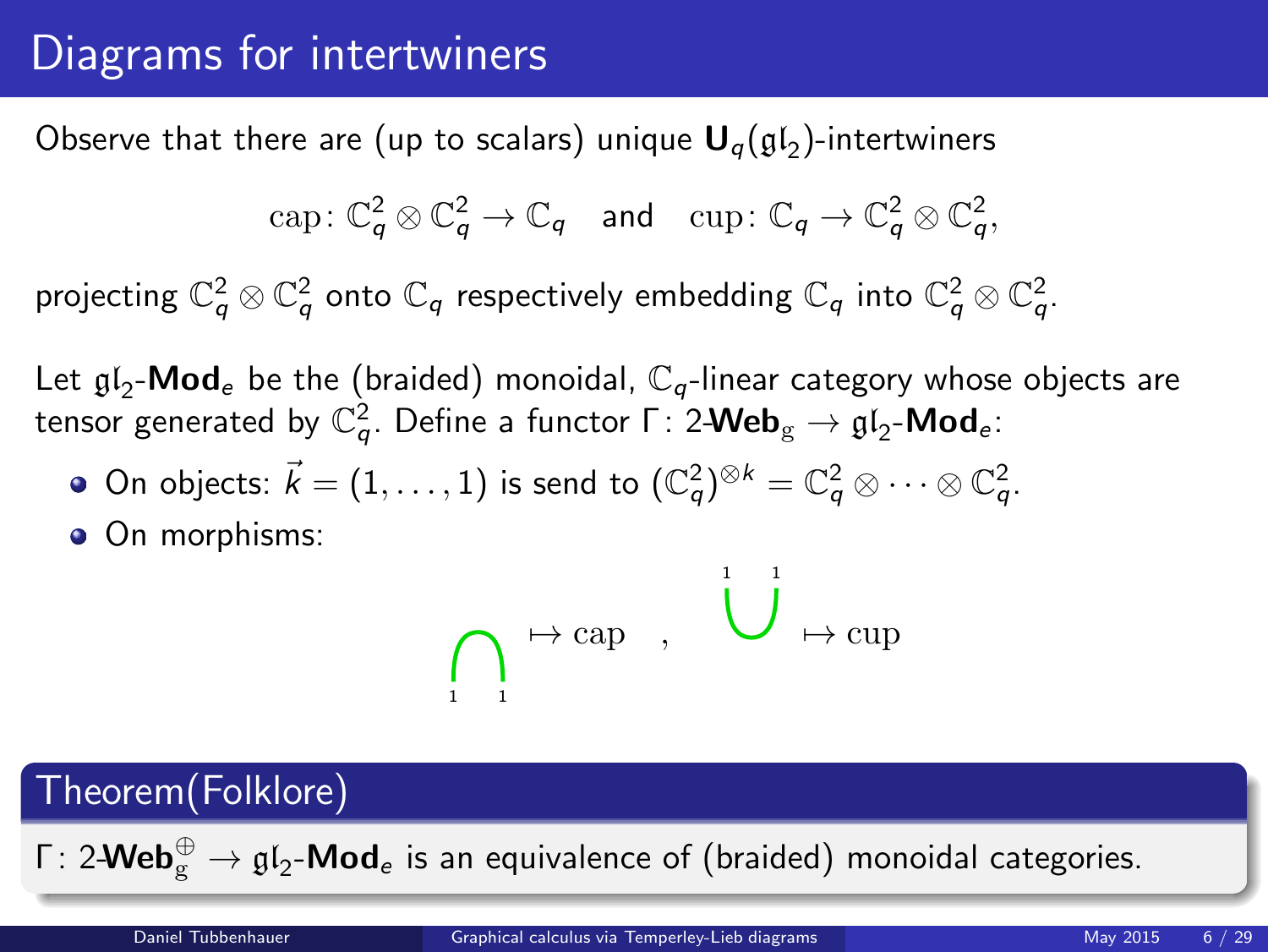# The main step beyond  ${\mathfrak {gl}}_2$ : trivalent vertices

An N-web is an oriented, labeled, trivalent graph locally made of



<span id="page-6-0"></span> $k, l, k+l \in \mathbb{N}$ 

(and no pivotal things today).

#### Example

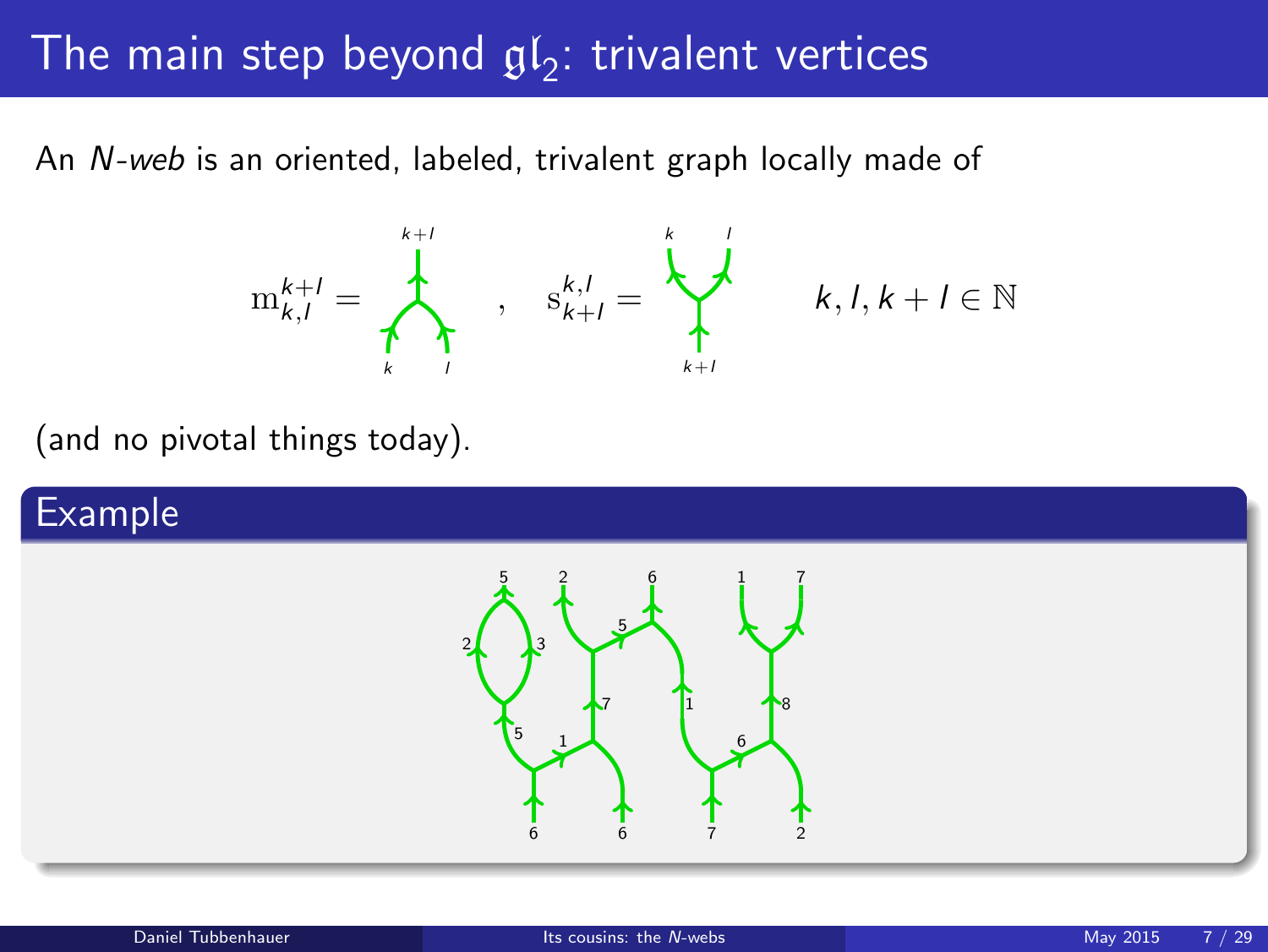# Let us try the same for  $\mathfrak{gl}_N$ : the N-web space

Define the (braided) monoidal,  $\mathbb{C}_q$ -linear category N-Web<sub>g</sub> by using:

#### Definition(Cautis-Kamnitzer-Morrison 2012)

The *N-web space*  $\operatorname{Hom}_{N\text{-}\textbf{Web}_\mathbb{g}}(\vec{k},\vec{l})$  is the free  $\mathbb{C}_q$ -vector space generated by N-webs with  $\vec{k}$  and  $\vec{l}$  at the bottom and top modulo isotopies and:

 $\bullet$  "gl<sub>m</sub> ladder" relations like



The exterior relations:

$$
k = 0 \quad , \quad \text{if } k > N.
$$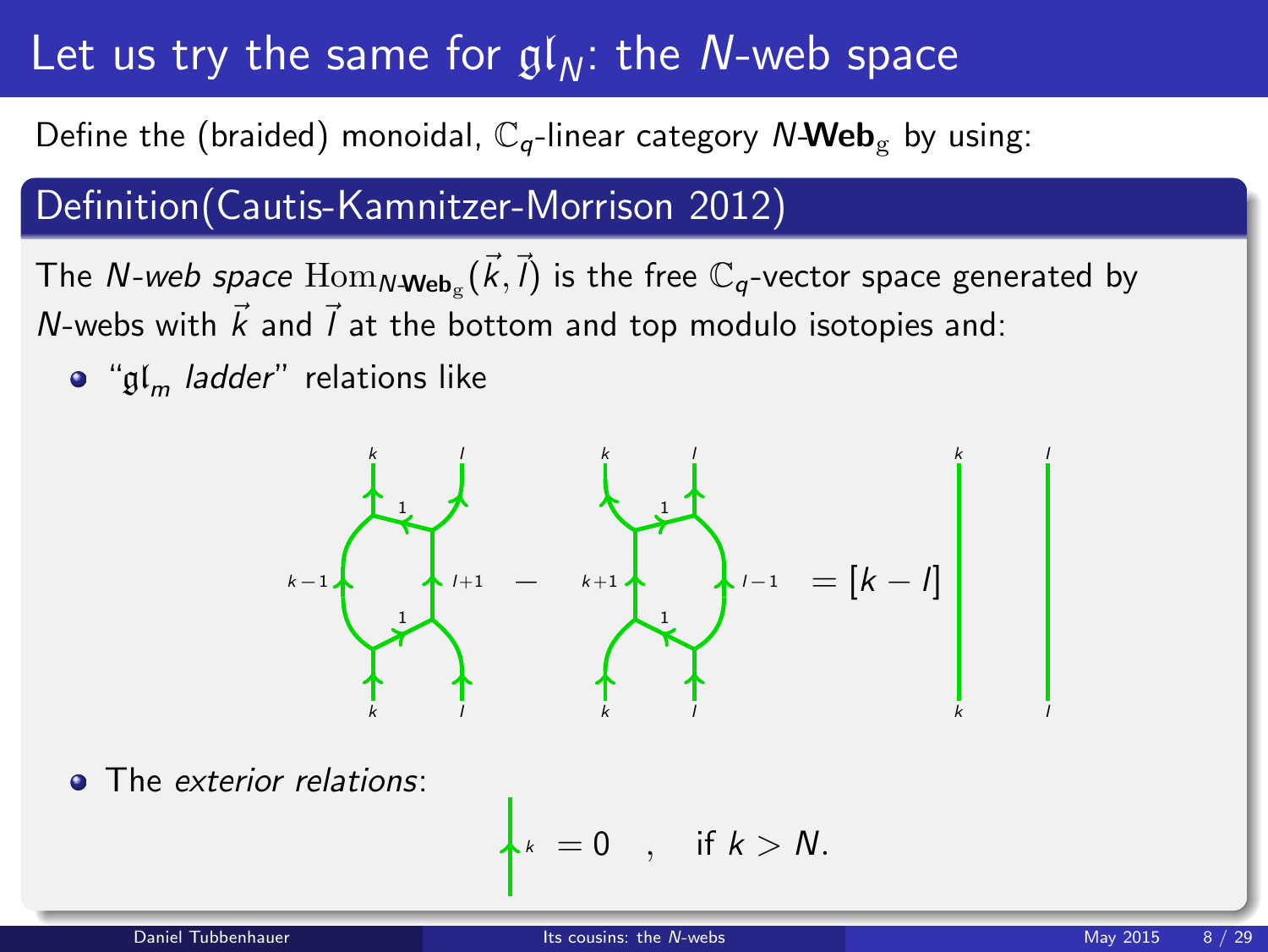# Diagrams for intertwiners - Part 2

Observe that there are (up to scalars) unique  $U_q(gI_N)$ -intertwiners

 $\mathrm{m}^{k+l}_{k,l} \colon \bigwedge_q^k \mathbb{C}^N_q \otimes \bigwedge_q^l \mathbb{C}^N_q \to \bigwedge_q^{k+l} \mathbb{C}^N_q \quad \text{and} \quad \mathrm{s}^{k,l}_{k+l} \colon \bigwedge_q^{k+l} \mathbb{C}^N_q \to \bigwedge_q^k \mathbb{C}^N_q \otimes \bigwedge_q^l \mathbb{C}^N_q$ given by projection and inclusion again.

Let  $\mathfrak{gl}_N$ -**Mod**e be the (braided) monoidal,  $\mathbb{C}_q$ -linear category whose objects are tensor generated by  $\wedge_Q^k\mathbb{C}_q^N.$  Define a functor  $\mathsf{\Gamma}\colon N\text{-}\mathsf{Web}_{\mathrm{g}} \to \mathfrak{gl}_N\text{-}\mathsf{Mod}_eS$ 

- On objects:  $\vec{k}=(k_1,\ldots,k_m)$  is send to  $\wedge_q^{k_1}\mathbb{C}_q^N\otimes\cdots\otimes\wedge_q^{k_m}\mathbb{C}_q^N.$
- On morphisms:



#### Theorem(Cautis-Kamnitzer-Morrison 2012)

Γ: N-**Web** $_{\rm g}^{\oplus} \to {\mathfrak{gl}}_{\sf N}$ -**Mod** $_{\rm e}$  is an equivalence of (braided) monoidal categories.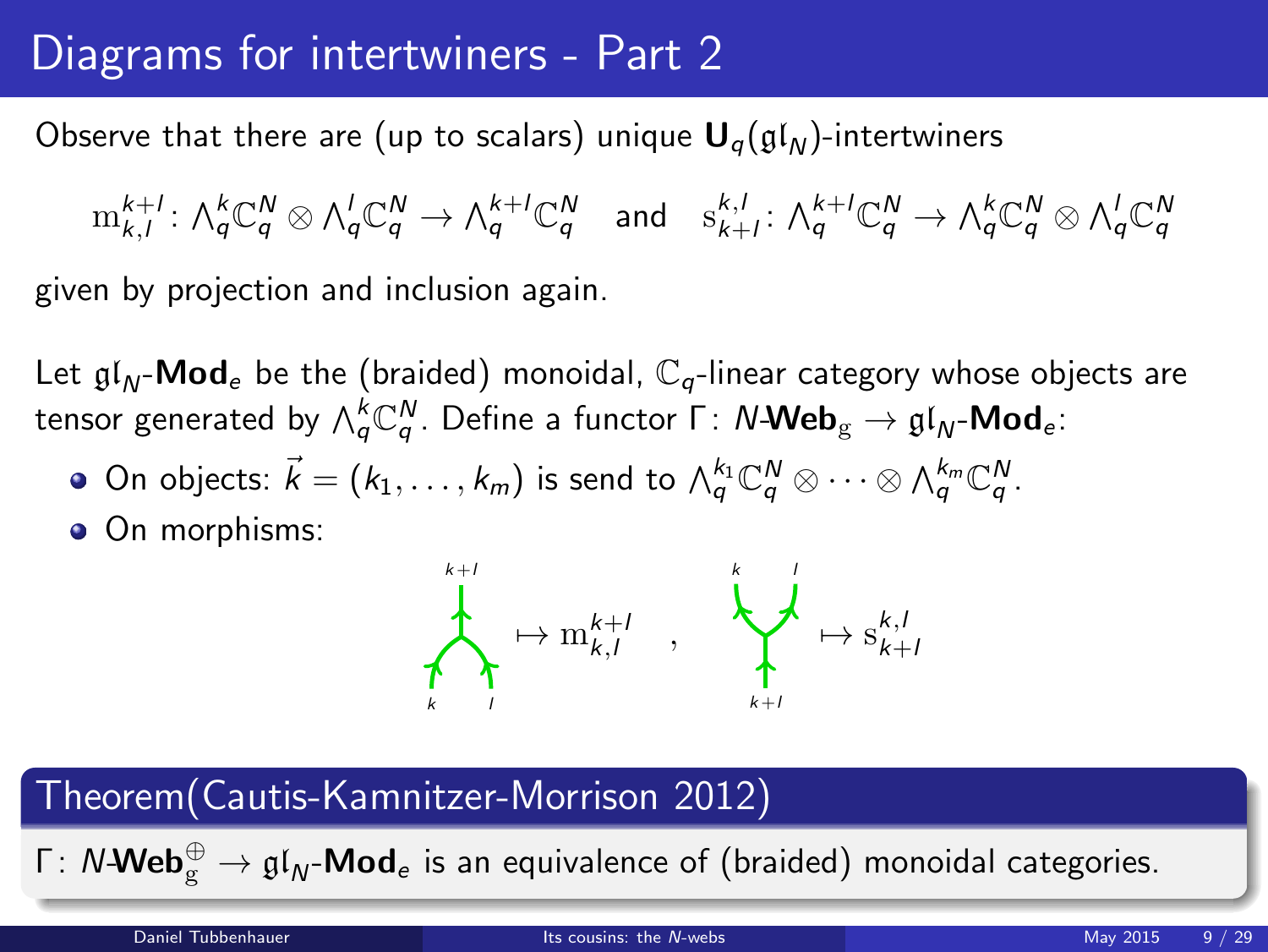# "Howe" to prove this?

Howe: the commuting actions of  $U_q(\mathfrak{gl}_m)$  and  $U_q(\mathfrak{gl}_N)$  on

$$
\begin{aligned}\n\wedge_q^K(\mathbb{C}_q^m \otimes \mathbb{C}_q^N) &\cong \bigoplus_{k_1 + \dots + k_m = K} (\wedge_q^{k_1} \mathbb{C}_q^N \otimes \dots \otimes \wedge_q^{k_m} \mathbb{C}_q^N) \\
&\cong \bigoplus_{l_1 + \dots + l_N = K} (\wedge_q^{l_1} \mathbb{C}_q^m \otimes \dots \otimes \wedge_q^{l_N} \mathbb{C}_q^m)\n\end{aligned}
$$

introduce an  $\bm{\mathsf{U}}_q(\mathfrak{gl}_m)$ -action  $f$  on the first term with  $\vec{k}$ -weight space  $\wedge^{\vec{k}}_q \mathbb{C}^N_q$ .

In particular, there is a functorial action

<span id="page-9-0"></span>
$$
\Phi_\text{skew}^m \colon \dot{\mathbf{U}}_q(\mathfrak{gl}_m) \to \mathfrak{gl}_N\text{-}\mathbf{Mod}_e, \\ \vec{k} \mapsto \wedge_q^{\vec{k}} \mathbb{C}_q^N, \quad X \in 1_{\vec{l}} \mathbf{U}_q(\mathfrak{gl}_m) 1_{\vec{k}} \mapsto f(X) \in \text{Hom}_{\mathfrak{gl}_N\text{-}\mathbf{Mod}_e}(\wedge_q^{\vec{k}} \mathbb{C}_q^N, \wedge_q^{\vec{l}} \mathbb{C}_q^N).
$$

Howe:  $\Phi_{\text{skew}}^m$  is full. Or in words: all relations in  $\mathfrak{gl}_N\text{-}\mathsf{Mod}_e$  follow from the ones in  $\dot{\mathsf{U}}_q(\mathfrak{gl}_m)$  and the ones in the kernel of  $\Phi^m_\mathrm{skew}$ .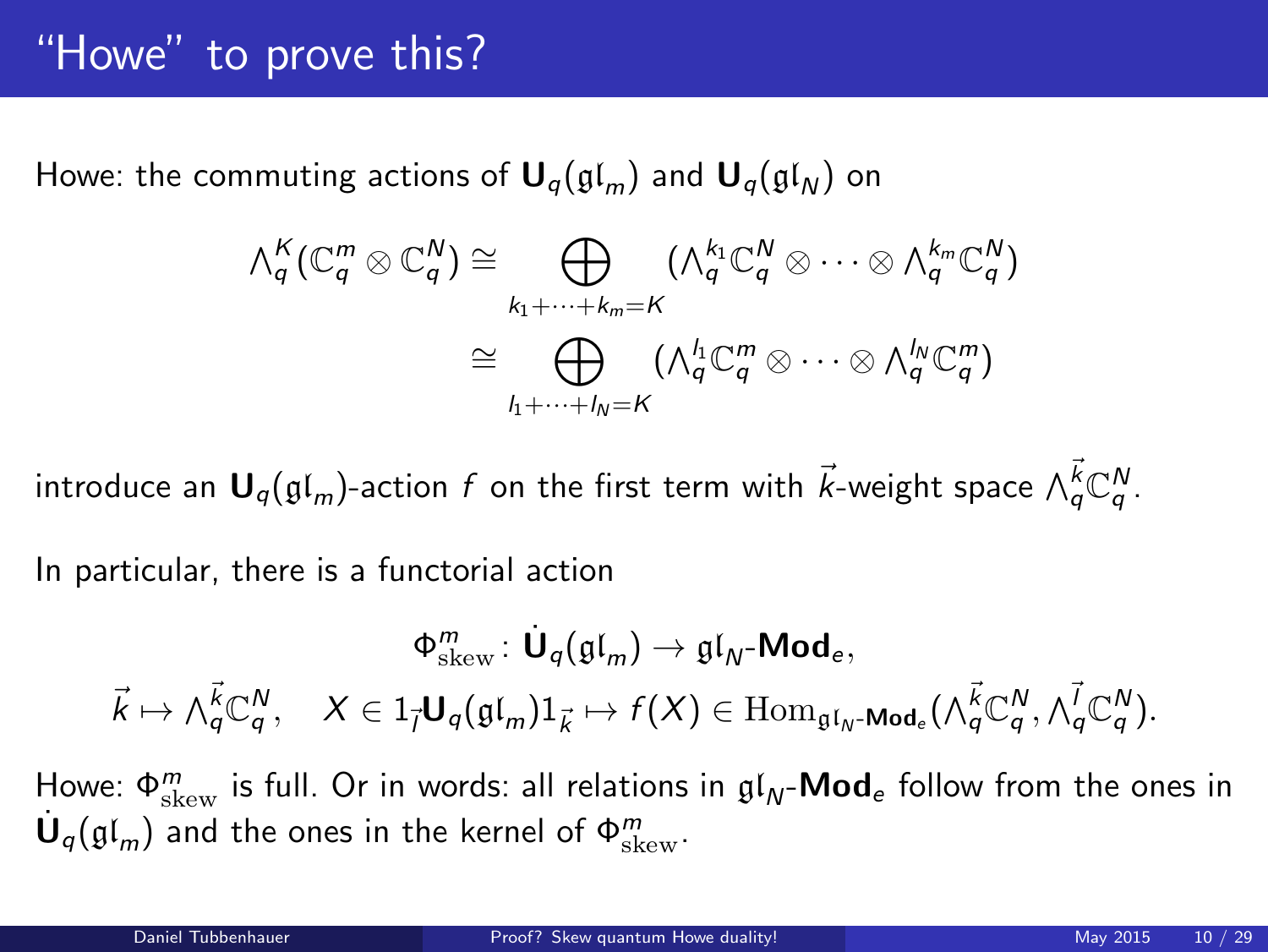# Define the diagrams to make this work

### Theorem(Cautis-Kamnitzer-Morrison 2012)

Define  $N\text{-}Web_{\mathcal{P}}$  such there is a commutative diagram



with



 $\Upsilon^m$  induces the " $\mathfrak{gl}_m$  ladder" relations, ker( $\Upsilon^m$ ) gives the exterior relations.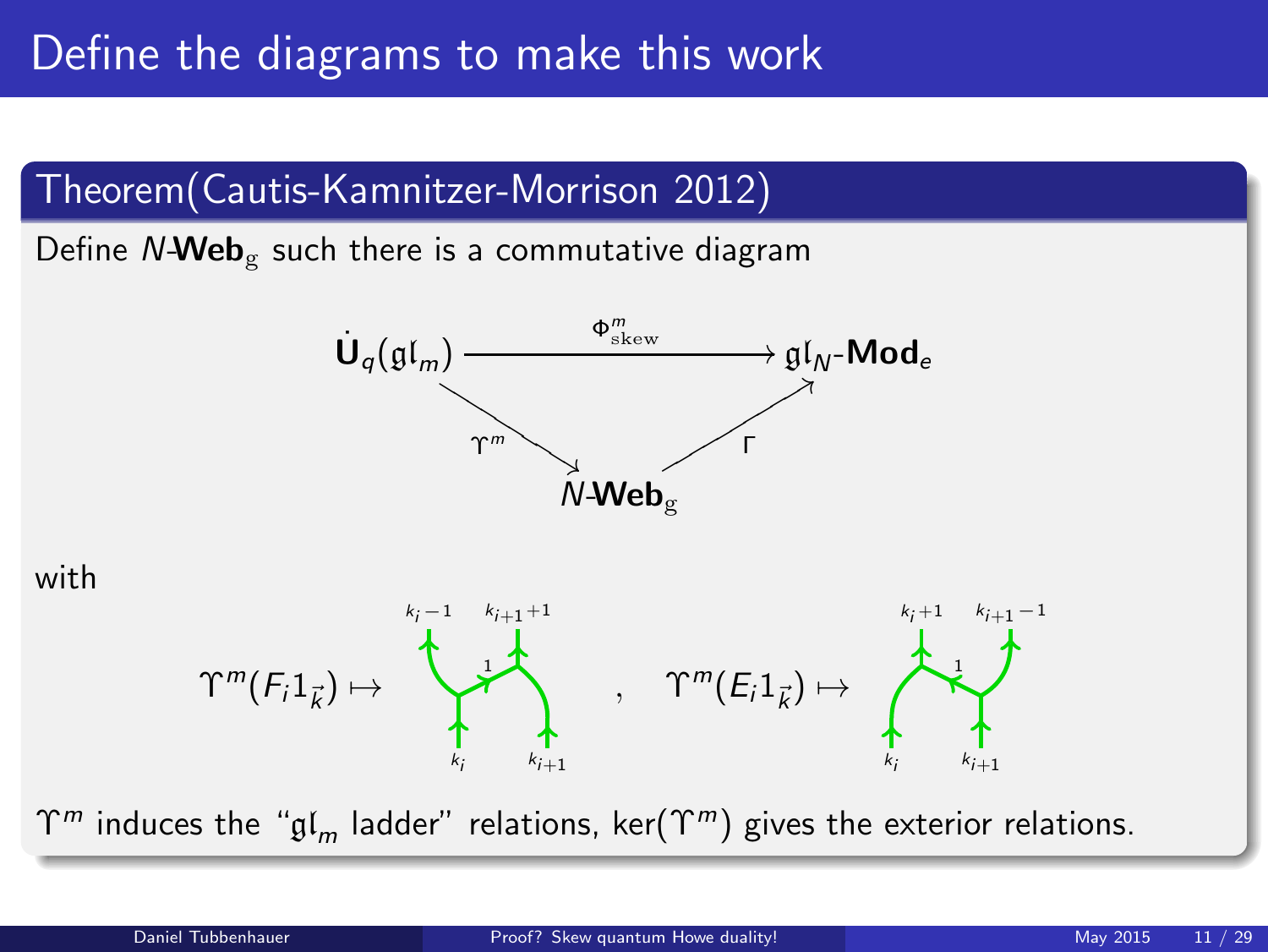The "gl<sub>m</sub> ladder" relation



is just

$$
EF1_{\vec{k}} - FE1_{\vec{k}} = [k - l]1_{\vec{k}}.
$$

The exterior relations are a diagrammatic version of

$$
\wedge_q^{>N}\mathbb{C}_q^N\cong 0.
$$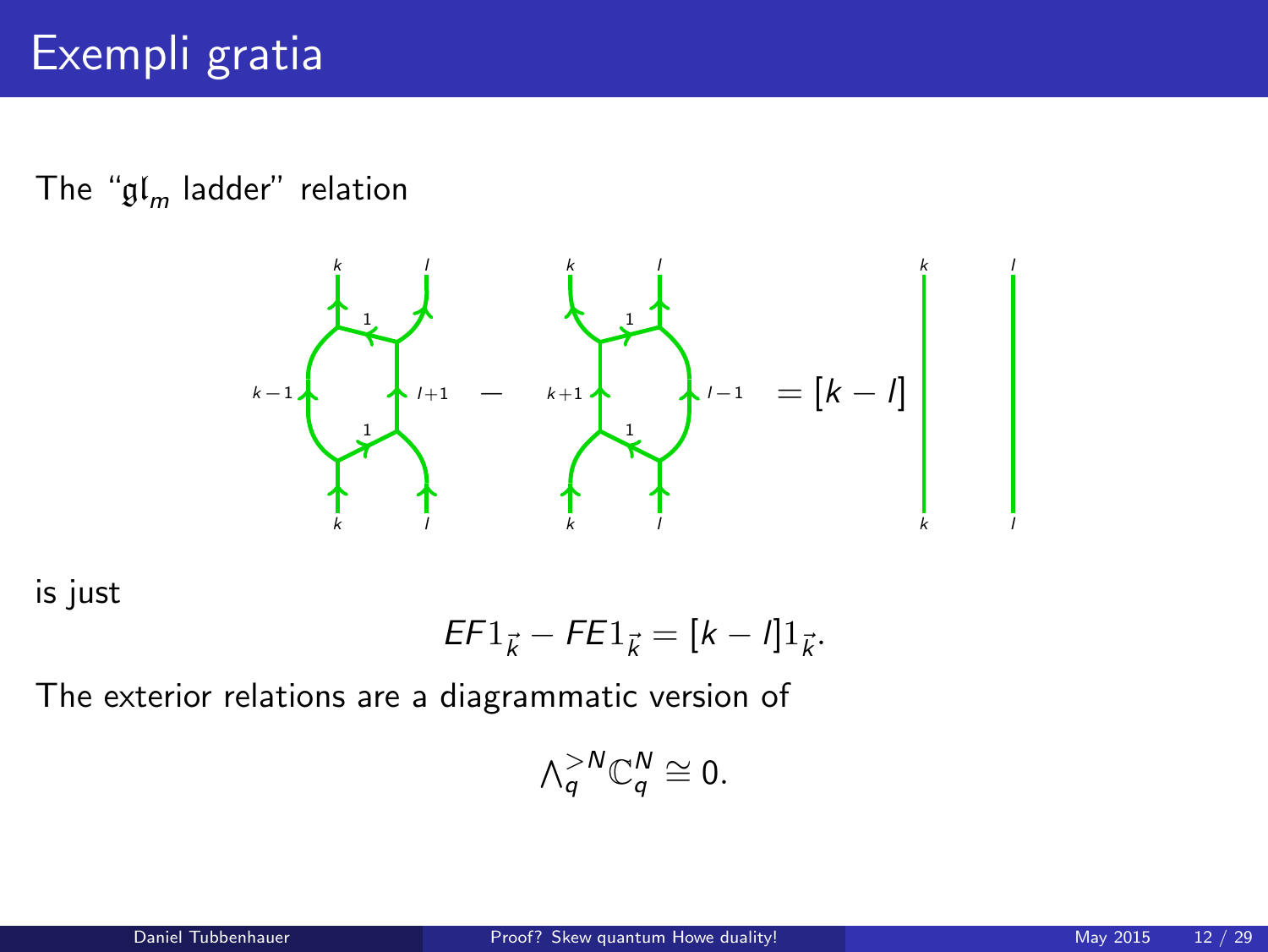# The symmetric story is easier in some sense...

An 2-web is a labeled, trivalent graph locally made of

$$
\mathrm{cap}_k = \bigcap_{k \quad k} \quad , \quad \mathrm{cup}_k = \bigcup_{k=1}^{k} \quad , \quad \mathrm{m}_{k,l}^{k+l} = \bigwedge_{k=1}^{k+l} \quad , \quad \mathrm{s}_{k+l}^{k,l} = \bigvee_{k+l}^{k}
$$

Up to sign issues that I ignore today!

#### Example

<span id="page-12-0"></span>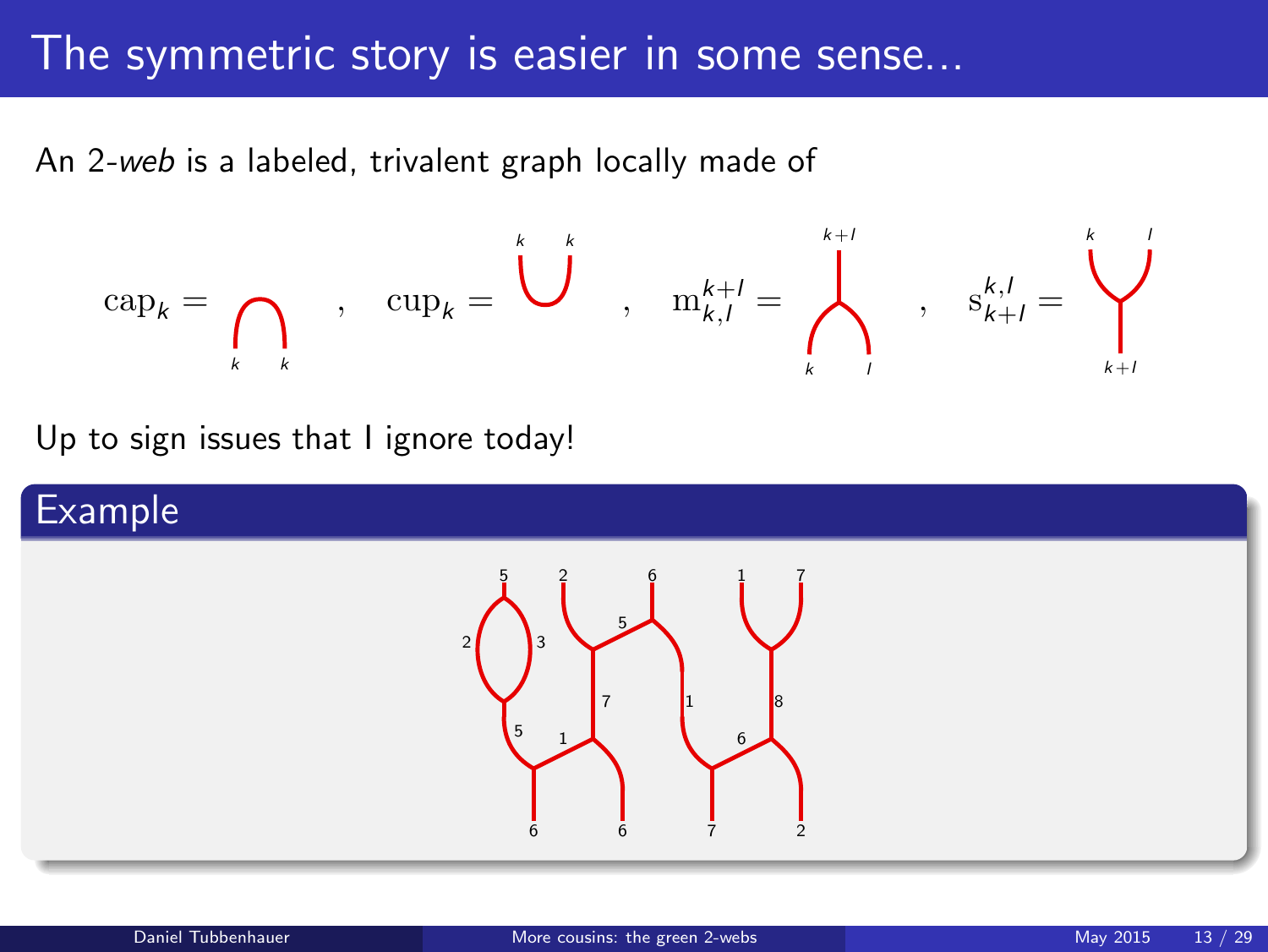# Never change a winning team

Define the (braided) monoidal,  $\mathbb{C}_q$ -linear category 2-Web<sub>r</sub> by using:

#### Definition

Given  $\vec k\in\mathbb{Z}_{\ge0}^n$  and  $\vec l\in\mathbb{Z}_{\ge0}^{n'}$ . The 2-*web space*  $\operatorname{Hom}_{2\textbf{-Web}_r}(\vec k,\vec l)$  is the free  $\mathbb{C}_q$ -vector space generated by 2-webs between  $\vec{k}$  and  $\vec{l}$  modulo isotopies and:

- The " $\mathfrak{gl}_n$  *ladder*" relations again!
- A circle evaluation and the *dumbbell relation*:

$$
[2]\begin{bmatrix} \vdots \\ \vdots \\ \vdots \end{bmatrix} = \begin{bmatrix} \vdots \\ \vdots \\ \vdots \\ \vdots \end{bmatrix} + \begin{bmatrix} \vdots \\ \vdots \\ \vdots \\ \vdots \\ \vdots \end{bmatrix}
$$

 $\bullet$  But no(!) relation of the form

$$
k = 0 \quad , \quad \text{if } k > N.
$$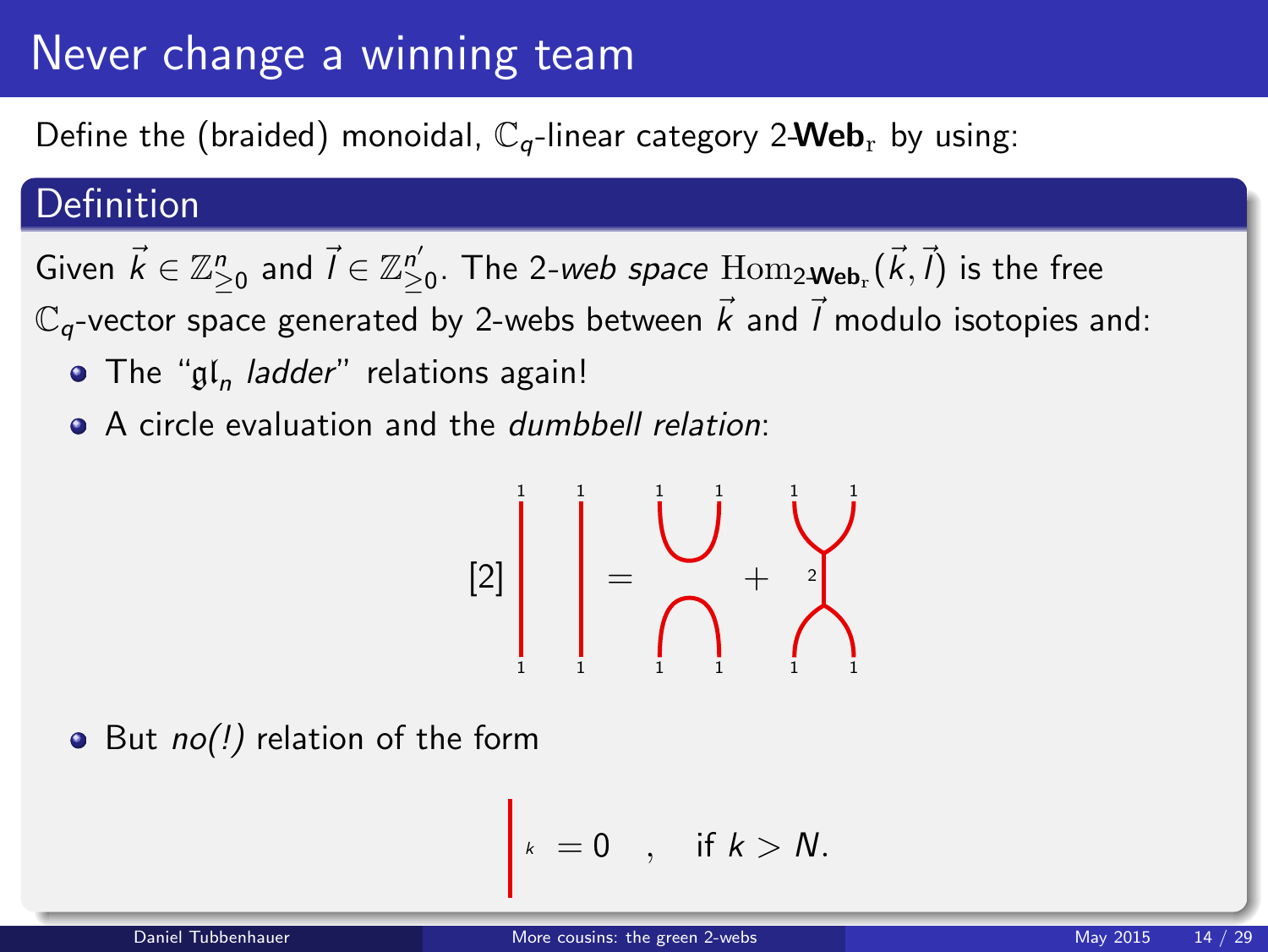# Diagrams for intertwiners - Part 3

Observe that there are (up to scalars) unique  ${\bf U}_q(\mathfrak{gl}_2)$ -intertwiners

 $\text{cap}_k: \text{Sym}_q^k \mathbb{C}_q^2 \otimes \text{Sym}_q^k \mathbb{C}_q^2 \to \mathbb{C}_q \quad , \quad \text{m}_{k,l}^{k+l}: \text{Sym}_q^k \mathbb{C}_q^2 \otimes \text{Sym}_q^l \mathbb{C}_q^2 \to \text{Sym}_q^{k+l} \mathbb{C}_q^2$  $\text{cup}_k: \mathbb{C}_q \to \text{Sym}_q^k \mathbb{C}_q^2 \otimes \text{Sym}_q^k \mathbb{C}_q^2 \quad , \quad \text{s}_{k+l}^{k,l}: \text{Sym}_q^{k+l} \mathbb{C}_q^2 \to \text{Sym}_q^k \mathbb{C}_q^2 \otimes \text{Sym}_q^l \mathbb{C}_q^2$ (guess where they come from...)

Let  $\mathfrak{gl}_2\text{-}\mathsf{Mod}_s$  be the (braided) monoidal,  $\mathbb{C}_q$ -linear category whose objects are tensor generated by  $\mathrm{Sym}^k_q \mathbb{C}^N_q.$  Define a functor Γ: 2-Web $_\mathrm{r}$   $\rightarrow$   $\mathfrak{gl}_2$ -Mod $_s$ :

- On objects:  $\vec{k}=(k_1,\ldots,k_n)$  is send to  $\mathrm{Sym}^{k_1}_{q}\mathbb{C}^2_{q}\otimes\cdots\otimes \mathrm{Sym}^{k_n}_{q}\mathbb{C}^2_{q}.$
- **On morphisms:**

$$
\bigcap_{k \atop k} \mapsto \mathrm{cap}_k \quad , \quad \bigcup^{k} \mapsto \mathrm{cup}_{k} \quad , \quad \bigwedge^{k+l}_{k} \mapsto \mathrm{m}_{k,l}^{k+l} \quad , \quad \bigvee^{k}_{k+l} \mapsto \mathrm{s}_{k+l}^{k,l}
$$

#### Theorem

Γ: 2- $\mathsf{Web}^{\oplus}_{\mathrm{r}} \to \mathfrak{gl}_2\text{-}\mathsf{Mod}_s$  is an equivalence of (braided) monoidal categories.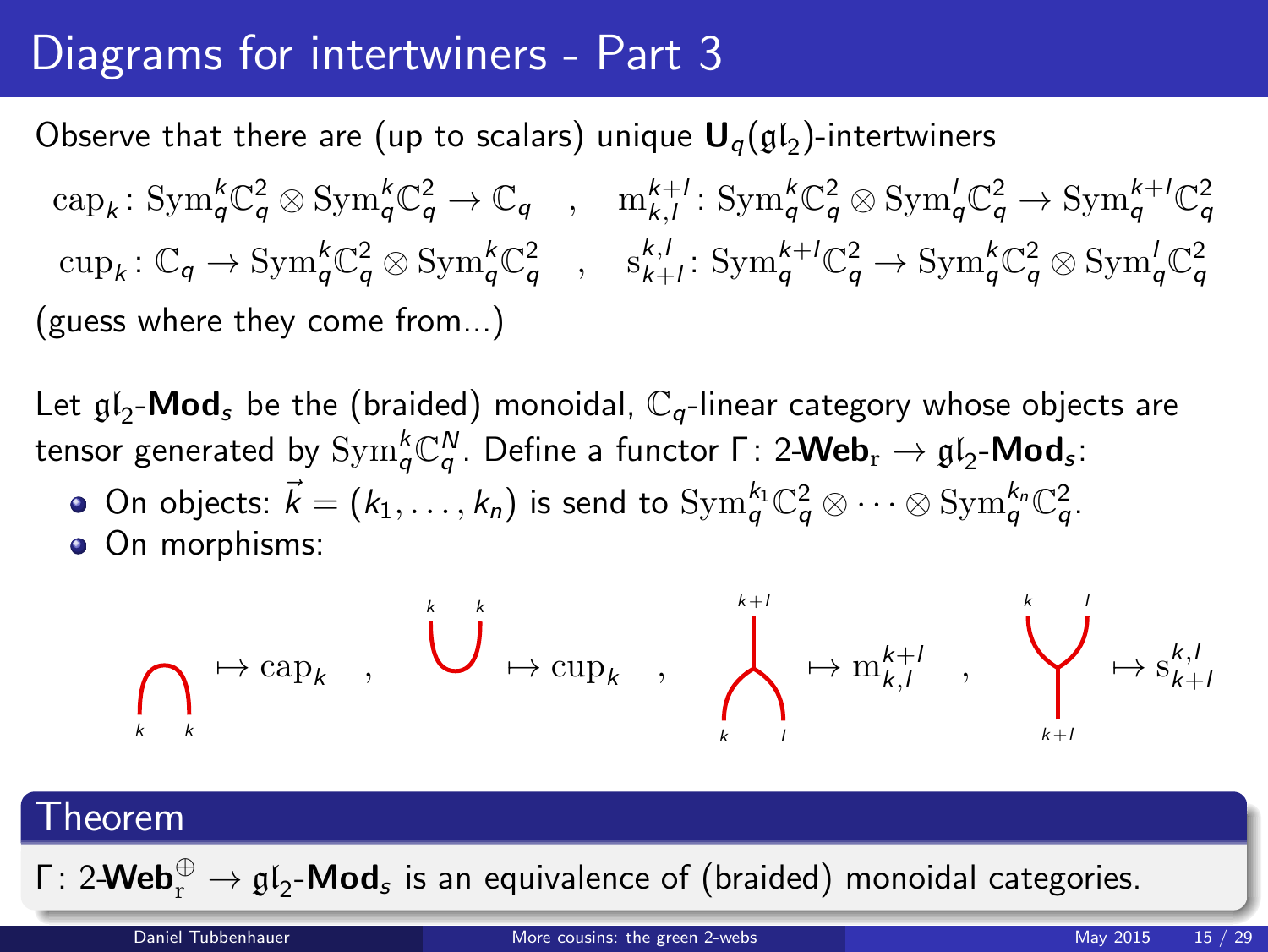# "Howe" to prove this?

Howe: the commuting actions of  $\mathbf{U}_q(\mathfrak{gl}_n)$  and  $\mathbf{U}_q(\mathfrak{gl}_N)$  on

$$
\mathrm{Sym}_{q}^{K}(\mathbb{C}_{q}^{n} \otimes \mathbb{C}_{q}^{N}) \cong \bigoplus_{k_{1}+\cdots+k_{n}=K} (\mathrm{Sym}_{q}^{k_{1}}\mathbb{C}_{q}^{N} \otimes \cdots \otimes \mathrm{Sym}_{q}^{k_{n}}\mathbb{C}_{q}^{N})
$$

$$
\cong \bigoplus_{l_{1}+\cdots+l_{N}=K} (\mathrm{Sym}_{q}^{l_{1}}\mathbb{C}_{q}^{n} \otimes \cdots \otimes \mathrm{Sym}_{q}^{l_{N}}\mathbb{C}_{q}^{n})
$$

introduce an  $\bm{\mathsf{U}}_q(\mathfrak{gl}_n)$ -action  $f$  on the first term with  $\vec{k}$ -weight space  $\mathrm{Sym}^{\vec{k}}_q \mathbb{C}^N_q.$ 

In particular, there is a functorial action

$$
\Phi^n_{\rm sym}\colon \dot{\mathbf U}_q(\mathfrak{gl}_n)\to \mathfrak{gl}_2\text{-}\textbf{Mod}_s,\\ \vec k\mapsto {\rm Sym}^{\vec k}_q{\mathbb C}^2_q,\quad X\in 1_{\vec l}\mathbf U_q(\mathfrak{gl}_n)1_{\vec k}\mapsto f(X)\in {\rm Hom}_{\mathfrak{gl}_2\textbf{-Mod}_s}({\rm Sym}^{\vec k}_q{\mathbb C}^2_q,{\rm Sym}^{\vec l}_q{\mathbb C}^2_q).
$$

<span id="page-15-0"></span>Howe:  $\Phi_{\rm sym}^n$  is full. Or in words: all relations in  ${\frak g}{\frak l}_2\text{-}{\sf Mod}_{\frak s}$  follow from the ones in  $\dot{\mathsf{U}}_q(\mathfrak{gl}_n)$  and the ones in the kernel of  $\Phi^{n}_{\text{sym}}.$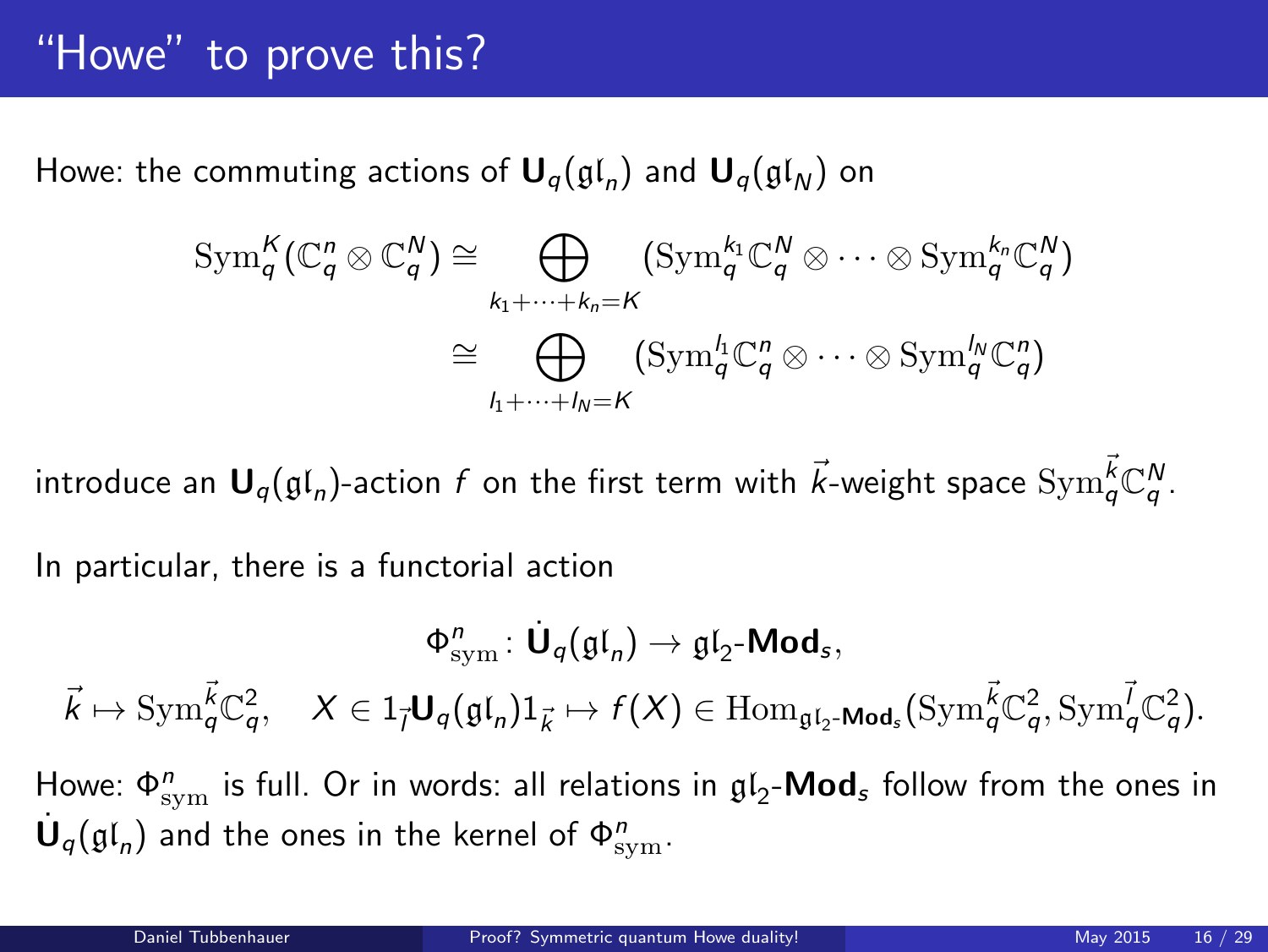#### Theorem

Define  $2$ **Web**<sub>r</sub> such that there is a commutative diagram



with



 $\Upsilon^n$  induces the " $\mathfrak{gl}_n$  ladder" relations, ker $(\Upsilon^n)$  gives the circle/dumbbell relation.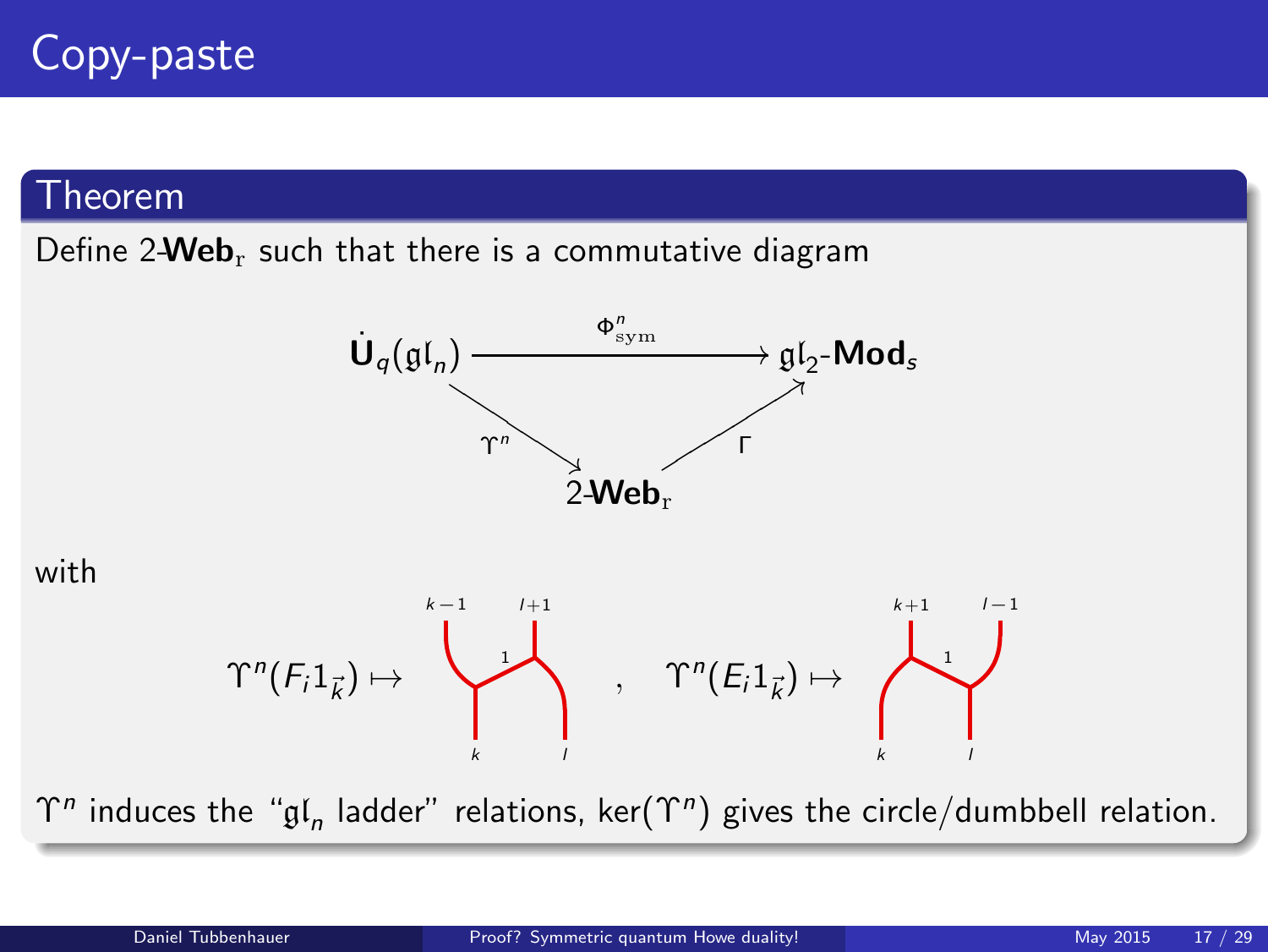The dumbbell relation

$$
[2] \left| \begin{array}{ccc} & \vdots & \vdots & \vdots \\ & \vdots & \vdots & \vdots \\ & \vdots & \vdots & \ddots \end{array} \right| = \left| \begin{array}{ccc} & \vdots & \vdots & \vdots \\ \bullet & \bullet & \vdots & \vdots \\ \bullet & \bullet & \bullet & \end{array} \right|
$$

is a diagrammatic version of

$$
\mathbb{C}^2_q\otimes\mathbb{C}^2_q\cong\mathbb{C}_q\oplus\mathrm{Sym}_q^2\mathbb{C}^2_q.
$$

No relations of the form

$$
\kappa = 0 \quad , \quad \text{if } k > N,
$$

because

$$
\mathrm{Sym}_{q}^{>N}\mathbb{C}_{q}^{N}\not\cong 0.
$$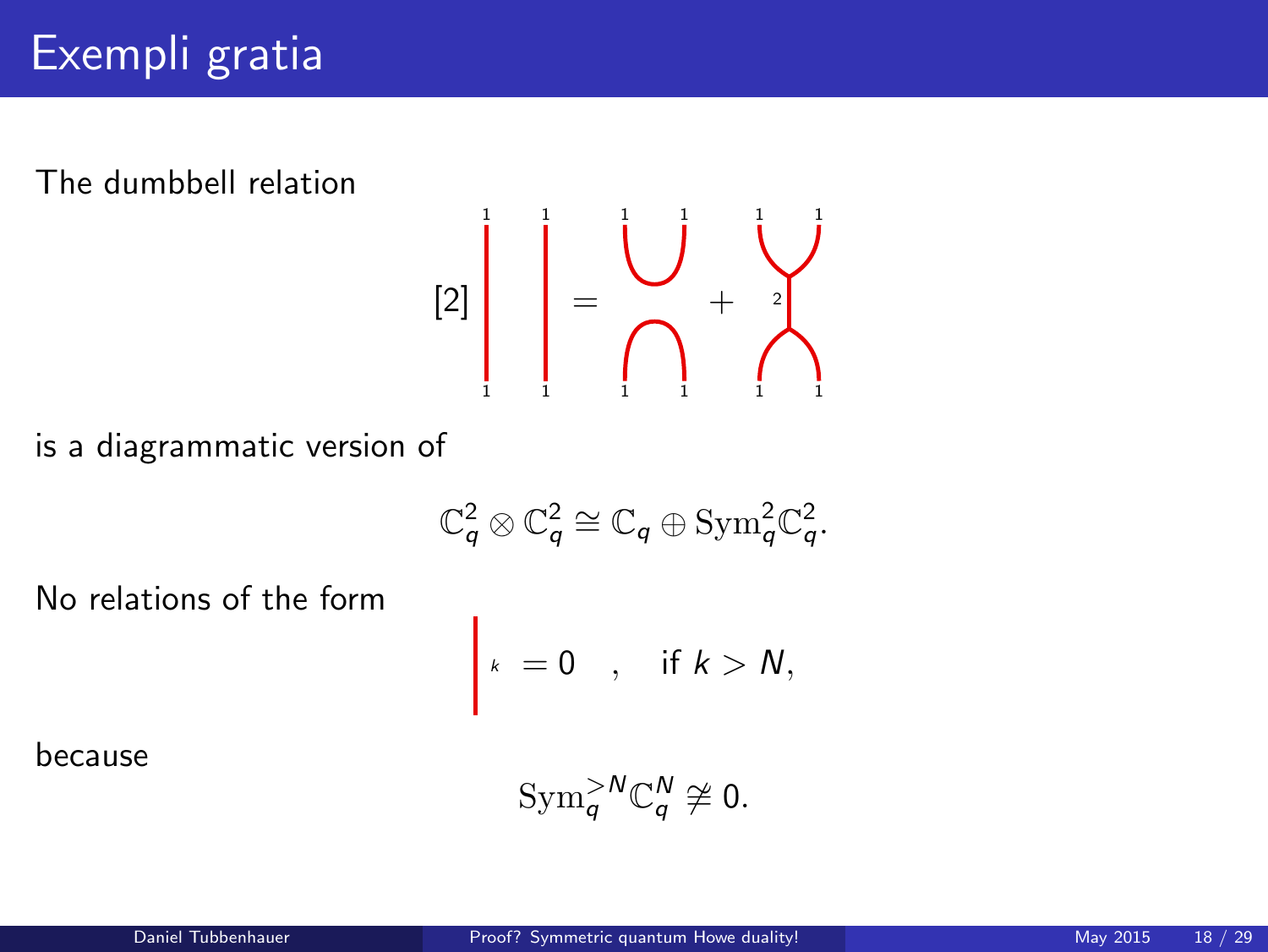# Could there be a pattern?

An green-red N-web is a colored, labeled, trivalent graph locally made of



And of course splits and some mirrors as well!

#### Example

<span id="page-18-0"></span>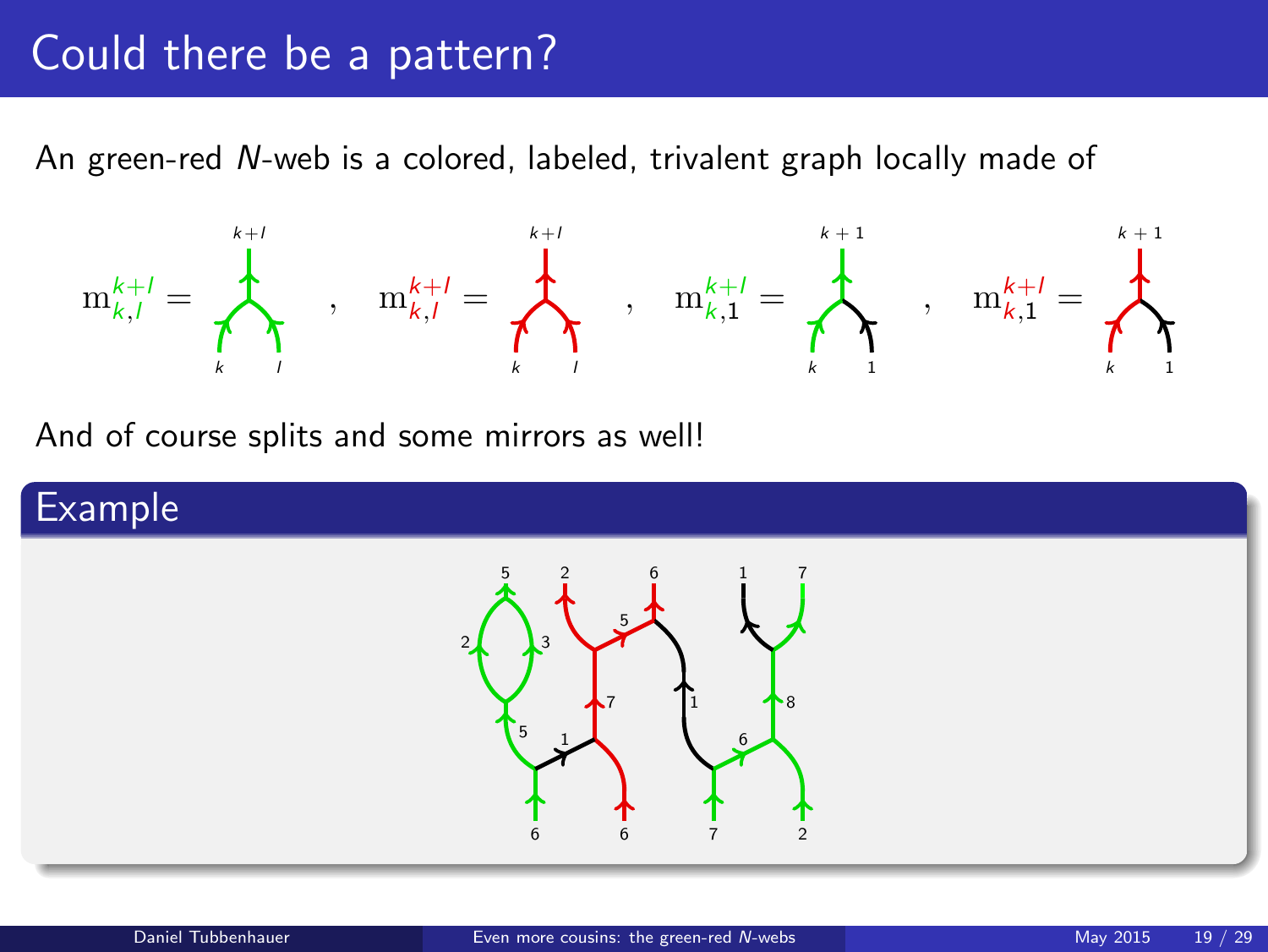### The green-red N-web category

Define the (braided) monoidal,  $\mathbb{C}_q$ -linear category N-Web<sub>gr</sub> by using:

### **Definition**

Given  $\vec{k} \in \mathbb{Z}_{\geq 0}^{m+n}, \vec{l} \in \mathbb{Z}_{\geq 0}^{m'+n'}$  $_{\geq0}^{m'+n'}$  . The green-red  $N$ -*web space*  $\mathrm{Hom}_{N\textbf{-Web}_{\mathrm{gr}}}(\vec{k},\vec{l})$  is the free  $\mathbb{C}_q$ -vector space generated by N-webs between  $\vec{k}$  and  $\vec{l}$  modulo isotopies and:

- The " $\mathfrak{gl}_m + \mathfrak{gl}_n$  ladder" relations.
- **a** The dumbbell relation:



• The exterior relations:

$$
\star = 0 \quad , \quad \text{if } k > N.
$$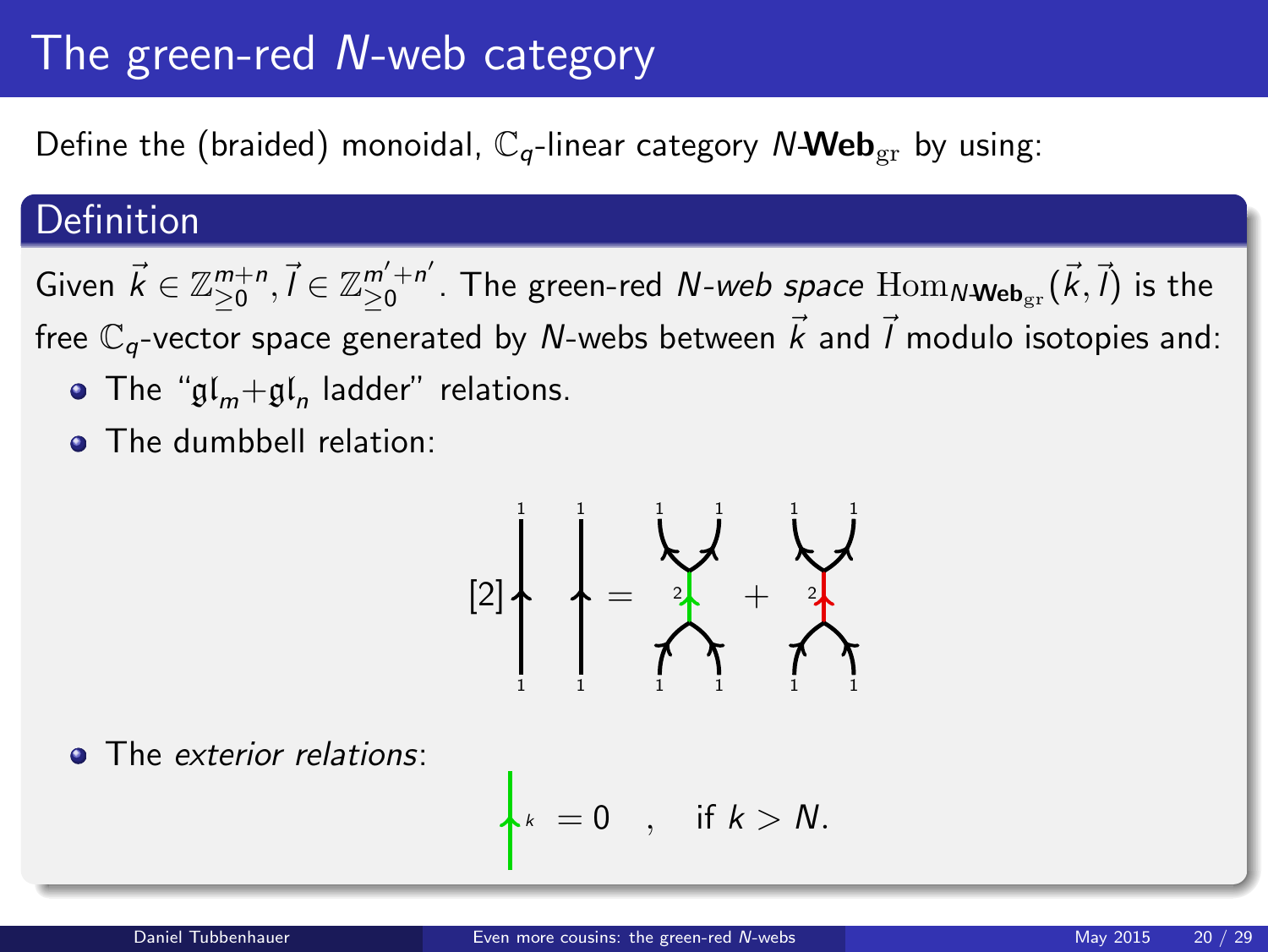# Diagrams for intertwiners - Part 4

Observe that there are (up to scalars) unique  $U_q(sI_N)$ -intertwiners

 $\mathrm{m}^{k+1}_{k,1}: \, \mathcal{N}_\mathsf{q}^k \mathbb{C}^N_q \otimes \mathbb{C}^N_\mathsf{q} \rightarrow \mathcal{N}_\mathsf{q}^{k+1} \mathbb{C}^N_q \quad \text{and} \quad \mathrm{m}^{k+1}_{k,1}: \, \mathrm{Sym}^k_\mathsf{q} \mathbb{C}^N_q \otimes \mathbb{C}^N_\mathsf{q} \rightarrow \mathrm{Sym}^{k+1}_\mathsf{q} \mathbb{C}^N_q$ plus others as before.

Let  $\mathfrak{gl}_N$ -Mod<sub>es</sub> be the (braided) monoidal,  $\mathbb{C}_q$ -linear category whose objects are tensor generated by  $\wedge_q^k$ C $_q^N$ ,  $\mathrm{Sym}_q^k$ C $_q^N$ . Define a functor Γ:  $N$ -Web $_{\mathrm{gr}}\to \mathfrak{gl}_N$ -Mo $\mathbf{d}_{\mathrm{es}}$ :

- On objects:  $\vec{k}=(k_1,\ldots,k_{m+n})$  is send to  $\wedge_q^{k_1}\mathbb{C}_q^N\otimes\cdots\otimes \mathrm{Sym}^{k_{m+n}}_q\mathbb{C}_q^N.$
- On morphisms:



#### Theorem

Γ:  $N$ - $\mathsf{Web}_{\mathrm{gr}}^{\oplus} \to \mathfrak{gl}_N\text{-}\mathsf{Mod}_{\mathrm{es}}$  is an equivalence of (braided) monoidal categories.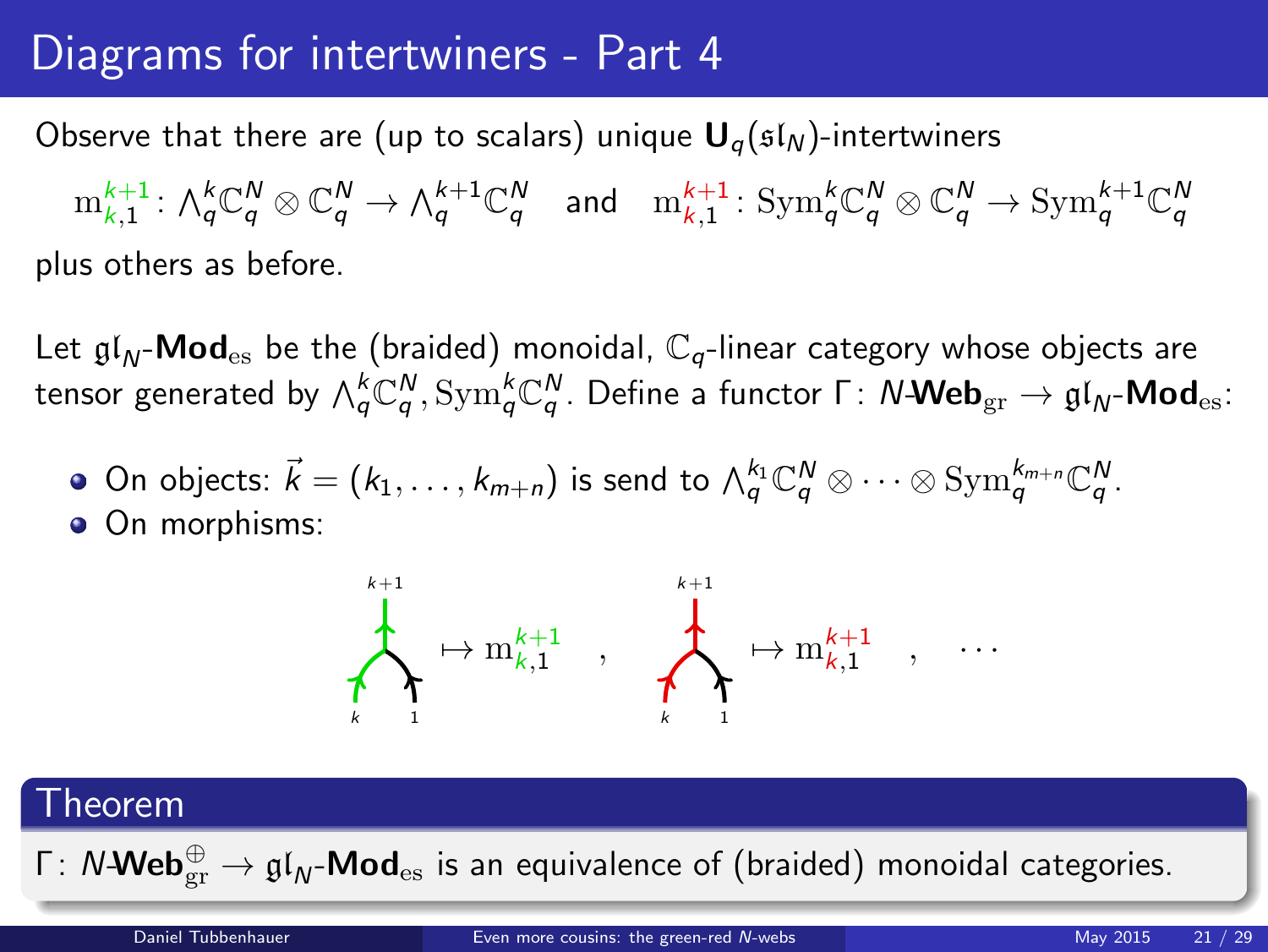#### **Definition**

The *quantum general linear superalgebra*  ${\sf U}_q(\mathfrak{gl}(m|n))$  is generated by  ${\sf L}_i^{\pm 1}$  and  $F_i, E_i$  subject the some relations, most notably, the super relations:

$$
F_m^2 = 0 = E_m^2 \quad , \quad \frac{L_m L_{m+1}^{-1} - L_m^{-1} L_{m+1}}{q - q^{-1}} = F_m E_m + E_m F_m,
$$
  
\n[2]  $F_m F_{m+1} F_{m-1} F_m = F_m F_{m+1} F_m F_{m-1} + F_{m-1} F_m F_{m+1} F_m$   
\n $+ F_{m+1} F_m F_{m-1} F_m + F_m F_{m-1} F_m F_{m+1}$  (plus an E version).

There is a Howe pair  $(\mathbf{U}_q(\mathfrak{gl}(m|n)), \mathbf{U}_q(\mathfrak{gl}_N))$  with  $\vec{k} = (k_1, \ldots, k_{m+n})$ -weight space under the  ${\mathsf U}_q(\mathfrak{gl}(m|n))$ -action on  $\wedge_q^K(\mathbb{C}_q^{m|n} \otimes \mathbb{C}_q^N)$  given by

<span id="page-21-0"></span>
$$
\textstyle \bigwedge_q^{k_1}\mathbb{C}_q^N\otimes \cdots \bigwedge_q^{k_m}\mathbb{C}_q^N\otimes \mathrm{Sym}_q^{k_{m+1}}\mathbb{C}_q^N\otimes \cdots \otimes \mathrm{Sym}_q^{k_{m+n}}\mathbb{C}_q^N.
$$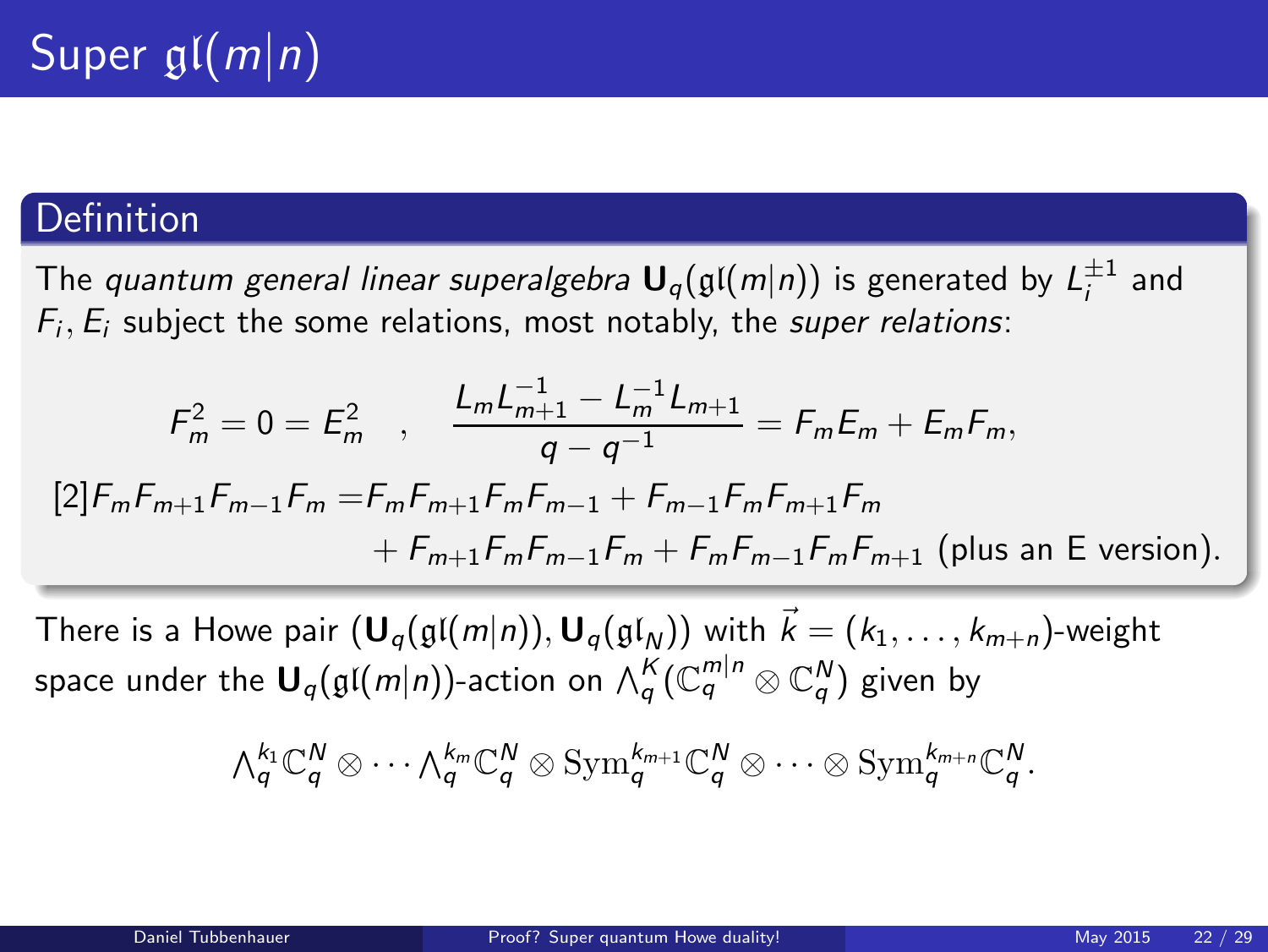# Define the diagrams to make this work

#### Theorem

Define  $N\text{-}Web_{gr}$  such there is a commutative diagram



#### with



 $\Upsilon^{m|n}_{\rm su}$  induces the " $\frak{gl}(m|n)$  ladder" relations, ker $(\Upsilon^{m|n}_{\rm su})$  gives the exterior relations.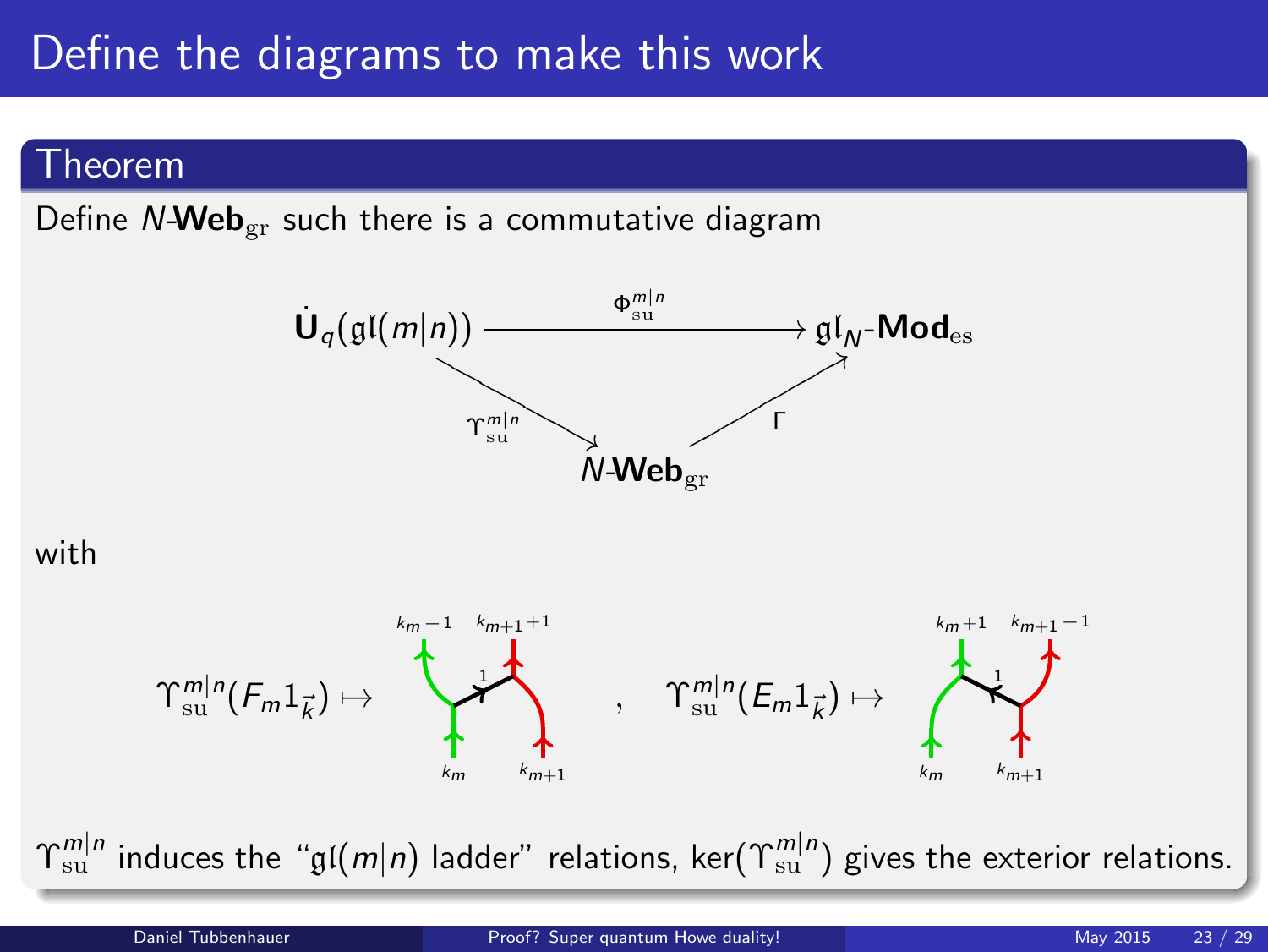The dumbbell relation is the super commutator relation:



All other super relations are consequences!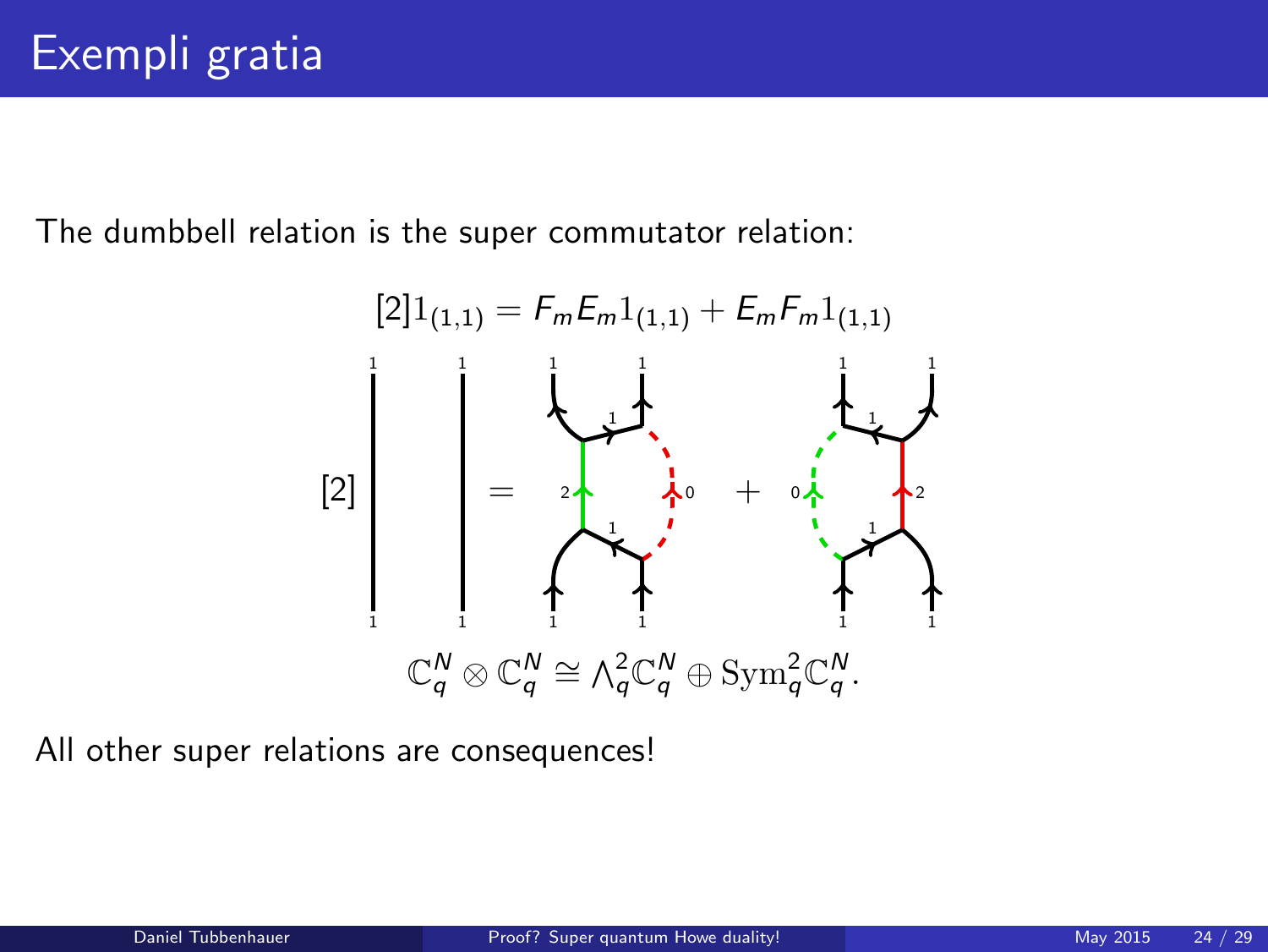# Another meal for our machine

Howe: the commuting actions of  $U_q(gI(m|n))$  and  $U_q(gI(N|M))$  on

$$
\begin{aligned} \wedge_q^K(\mathbb{C}_q^{m|n} \otimes \mathbb{C}_q^{N|M}) &\cong \bigoplus_{k_1 + \dots + k_n = K} (\wedge_q^{\vec{k}_0} \mathbb{C}_q^{N|M} \otimes \text{Sym}_q^{\vec{k}_1} \mathbb{C}_q^{N|M}) \\ &\cong \bigoplus_{l_1 + \dots + l_N = K} (\wedge_q^{\vec{k}_0} \mathbb{C}_q^{m|n} \otimes \text{Sym}_q^{\vec{l}_1} \mathbb{C}_q^{m|n}) \end{aligned}
$$

introduce an  $\mathbf{U}_q(\mathfrak{gl}(m|n))$ -action  $f$  with  $\vec{k}$ -weight space  $\wedge_q^{\vec{k}_0}\mathbb{C}_q^{N|M}\otimes\mathrm{Sym}_q^{\vec{k}_1}\mathbb{C}_q^{N|M}.$ 

In particular, there is a functorial action

<span id="page-24-0"></span>
$$
\begin{aligned}\n\Phi_{\text{susu}}^{m|n} : \dot{\mathbf{U}}_q(\mathfrak{gl}(m|n)) \to \mathfrak{gl}(N|M)\text{-}\mathbf{Mod}_{\text{es}},\\ \n\vec{k} \mapsto \wedge_q^{\vec{k}_0} \mathbb{C}_q^{N|M} \otimes \text{Sym}_q^{\vec{k}_1} \mathbb{C}_q^{N|M}, \quad \text{etc.}.\n\end{aligned}
$$

Howe:  $\Phi_{\rm susu}^{m|n}$  is full. Or in words: all relations in  $\mathfrak{gl}(N|M)$ - $\mathsf{Mod}_{\mathrm{es}}$  follow from the ones in  $\dot{\mathbf U}_q(\mathfrak{gl}(m|n))$  and the ones in the kernel of  $\Phi_{\rm susu}^{m|n}$ .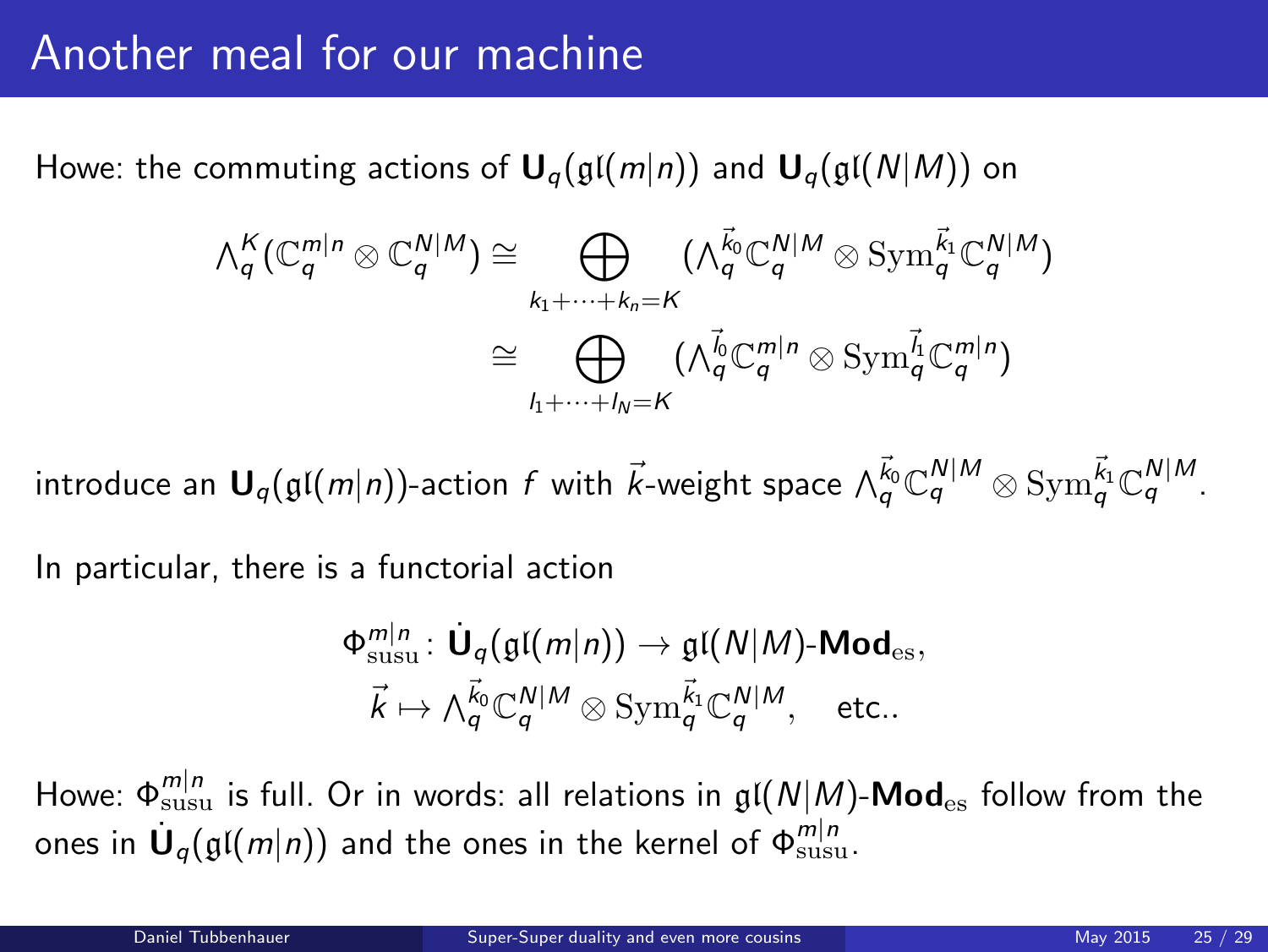# The definition of the diagrams is already determined

#### Theorem

Define  $N/M$ -Web<sub>er</sub> such there is a commutative diagram

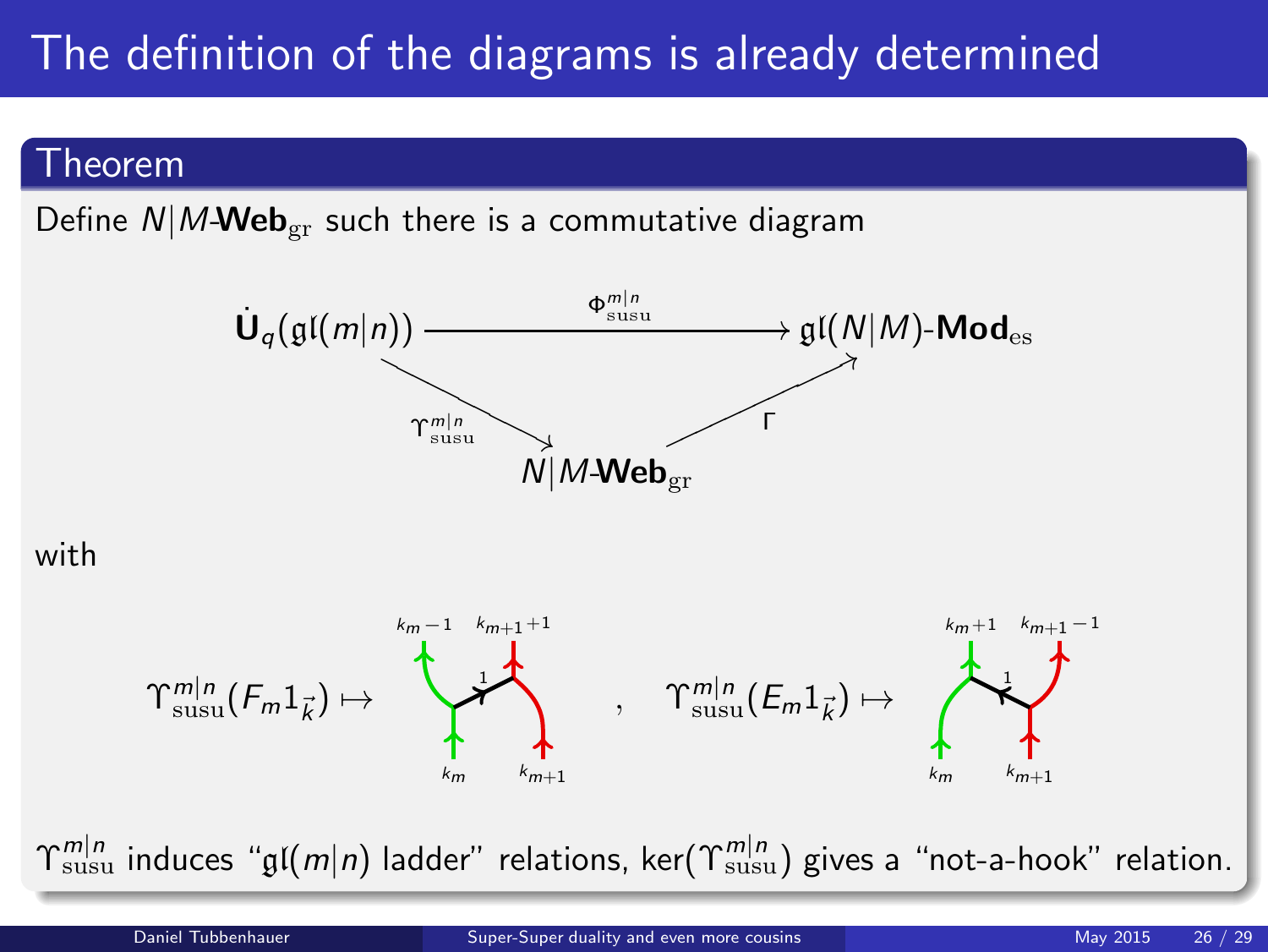# The machine spits this out

The (braided) monoidal,  $\mathbb{C}_q$ -linear category  $N/M$ -Web<sub>er</sub> by using:

#### **Definition**

Given  $\vec{k} \in \mathbb{Z}_{\geq 0}^{m+n}$  and  $\vec{l} \in \mathbb{Z}_{\geq 0}^{m'+n'}$  $_{\geq0}^{m'+n'}$ . The  $\mathcal{N}|M$ -web space  $\mathrm{Hom}_{\mathcal{N}|M}$ veb $_{\mathrm{gr}}(\vec{k},\vec{l})$  is the free  $\mathbb{C}_q$ -vector space generated by  $\mathcal{N}|M$ -webs between  $\vec{k},\vec{l}$  modulo isotopies and:

- The " $\mathfrak{gl}_m + \mathfrak{gl}_n$  ladder" relations.
- **•** The dumbbell relation:



• The not-a-hook relations (given by killing an idempotent corresponding to a box-shaped Young diagram).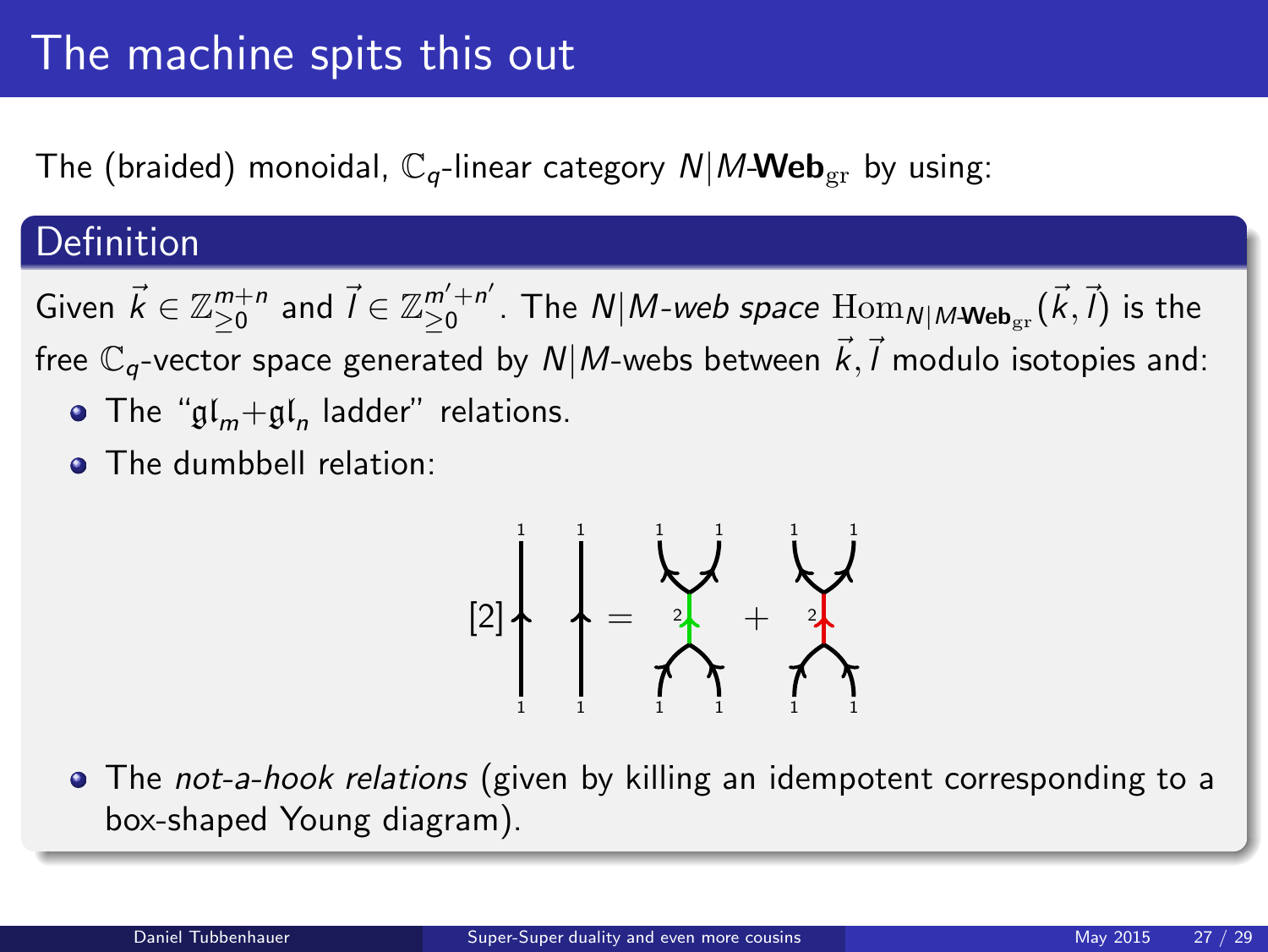- Taking  $N, M \rightarrow \infty$ , one obtains a diagrammatic presentation  $\infty$ -Web<sub>er</sub> of some form of the Hecke algebroid. Roughly: the machine spits it out, if you feed it with Schur-Weyl duality.
- $\bullet \infty$ -Web<sub>gr</sub> is completely symmetric in green-red which allows us to prove a symmetry of HOMFLY-PT polynomials

$$
\mathcal{P}^{a,q}(\mathcal{L}(\vec{\lambda})) = (-1)^{co} \mathcal{P}^{a,q^{-1}}(\mathcal{L}(\vec{\lambda}^{\mathrm{T}})).
$$

diagrammatically.

- Homework: feed the machine with you favorite duality (e.g. Howe dualities in other types) and see what it spits out.
- Everything is amenable to categorification!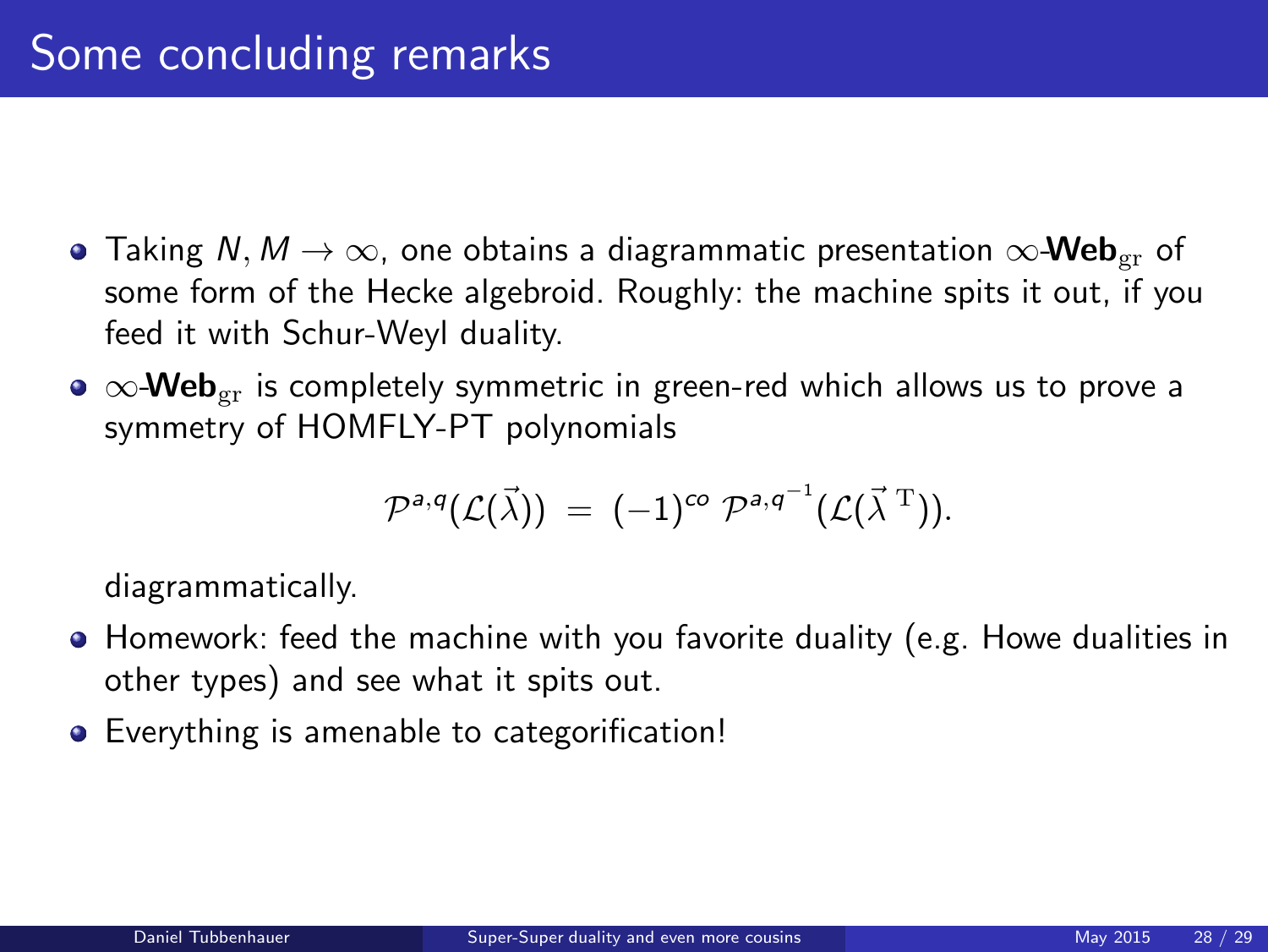There is still much to do...